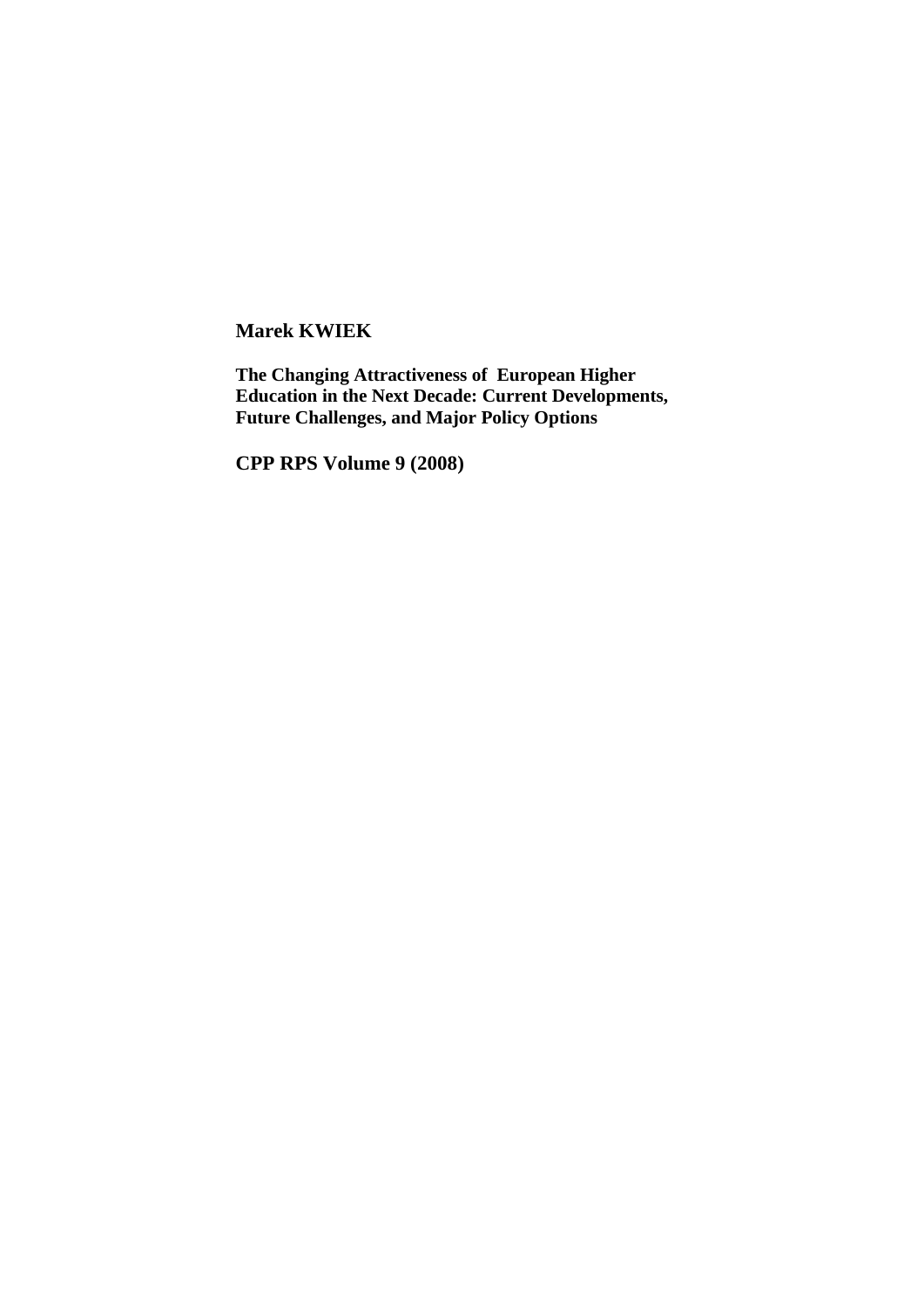**Correspondence to the Author:**

Professor Dr. hab. Marek Kwiek Center for Public Policy Studies (CPP), Director Poznan University

ul. Szamarzewskiego 89 60-569 Poznan, Poland

e-mail [kwiekm@amu.edu.pl](mailto:kwiekm@amu.edu.pl)

**A list of the Center for Public Policy Studies "Research Papers"** and other currently published publications is available online at the CPP website [http://www.cpp.amu.edu.pl/publications.htm.](http://www.cpp.amu.edu.pl/publications.htm)

#### **Hard copies of the research papers are available upon request**

**The Center for Public Policy Studies (CPP)** is an autonomous research unit of Poznan University, Poland, founded in 2002. It focuses on research in social sciences, mostly through large-scale comparative European and international research projects. Its major areas of interest include: higher education policy and research in national, European and global perspectives; research and development policies; university management and governance; reforming higher education and its legislation in Central and Eastern Europe; higher education and regional development; public services; the processes of Europeanization and globalization; theories of the welfare state; theories of democracy, as well as political and economic transition in European postcommunist countries. See [http://www.cpp.amu.edu.pl/htm.](http://www.cpp.amu.edu.pl/htm)

**The CPP Research Papers Series** is intended to disseminate the findings of work in progress and to communicate preliminary research results to the academic community and the wider audience. Papers are subject to further revisions and therefore all comments and suggestions to authors are welcome.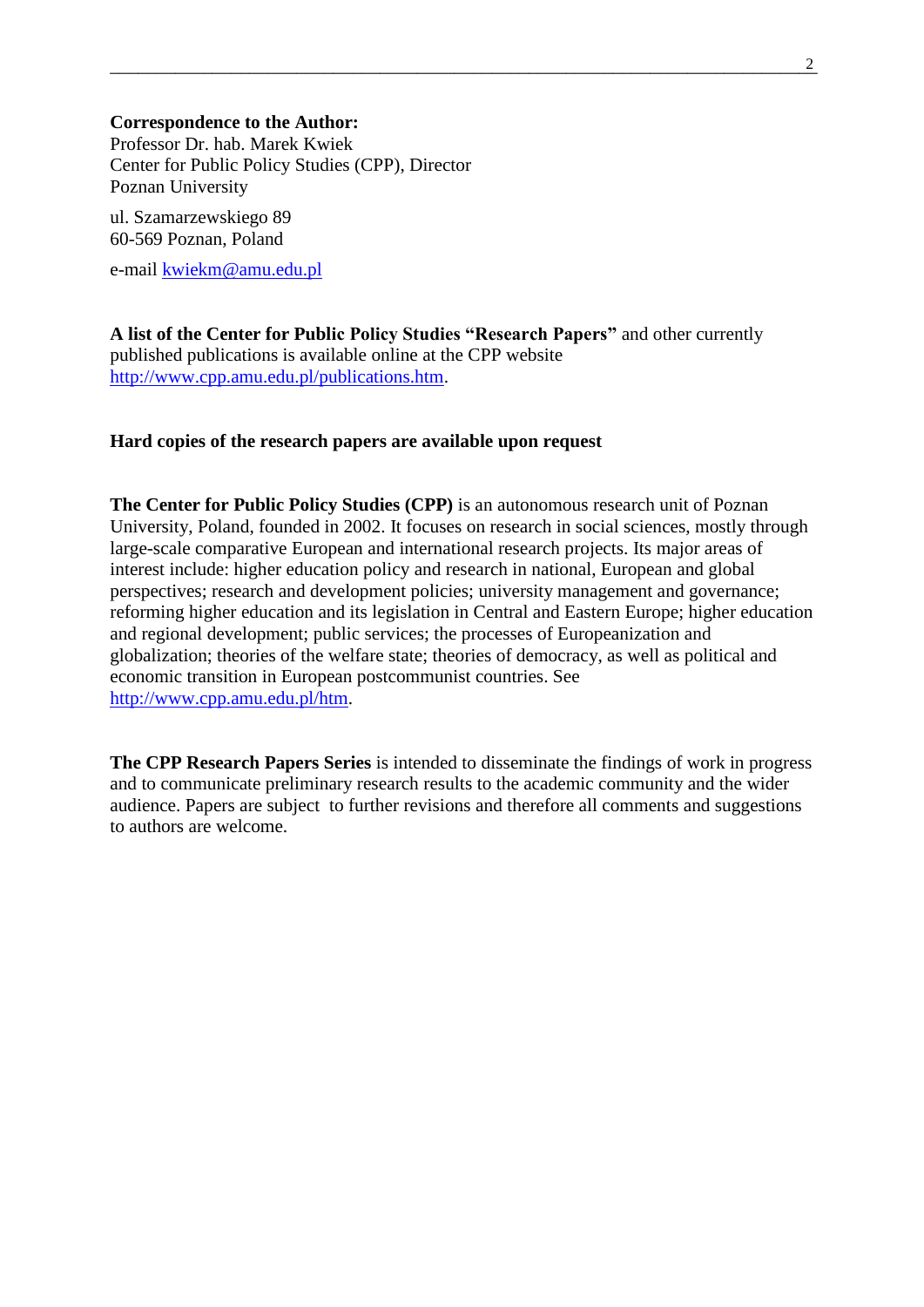#### **Abstract**

The paper focuses on the different senses of the attractiveness of European systems and institutions for students, academics, the labor market and the economy, drawing attention to emergent tensions between different university stakeholders. Universities need to be attractive to increasingly differentiated student populations but also need to be attractive workplaces and provide attractive career opportunities for academics. Both public and private institutions are under multi-faceted pressures to change today. In the times of the imminent reformulation of current welfare state systems in most parts of Europe, attractive systems will be able to balance the negative financial impact of the gradual restructuring of the most generous types of welfare state regimes in Europe on public funding for higher education. Ironically, the more successful public entrepreneurial universities are today, the bigger chances of letting them follow this entrepreneurial direction in the future are. The promotion across Europe of a more substantial inflow of both private research funds and student fees can be expected. The possible redefinition of higher education from a public good to a private good is a tendency which may further undermine the idea of heavy public subsidization of higher education as the economic rationale for higher education is changing. The expected developments may fundamentally alter relationships between university stakeholders, with the decreasing role of the state (especially in funding), the increasing role of students and the labor market. The expected differentiation-related developments may alter the academic profession in general, and have a strong impact on the traditional relationships between teaching and research at European universities.

The major policy issues include the following: (i) how to combine the attractiveness of European universities to different stakeholders whose expectations from increasingly differentiated higher education get substantially changed: (ii) how to meet the needs of students, the labor market and the economy without fundamentally transforming university traditional values; (iii) how to combine the (necessary) restructuring of higher education systems towards meeting new (mostly economic) needs with the traditional values associated with academic teaching and research; (iv) how to attract the best talent to the academia amidst the deteriorating job satisfaction and changing working conditions of the academic profession; (v) how to view the traditional unity of academic teaching and research in universities in the context of the prioritization of research areas and the concentration of research funding; (vi) what is the wider impact of changing public and political mood (increasingly regarding the university as private good) on the future of cost-sharing (student fees) and academic entrepreneurship in research funding; (vii) to what extent higher education policies in Europe are becoming part and parcel of much wider social (political, ideological and philosophical) public sector policies, and how the uniqueness of the university sector vis-à-vis other public services could still be maintained in the future; and (viii) how can the "European dimension" be saved as part of the attractiveness of European higher education to other regions of the world in the context of market-related changes to universities worldwide which are global in nature, similar in kind, and not specific to Europe. The paper draws from both research and policy literature and puts European higher education in both global and transition countries' contexts.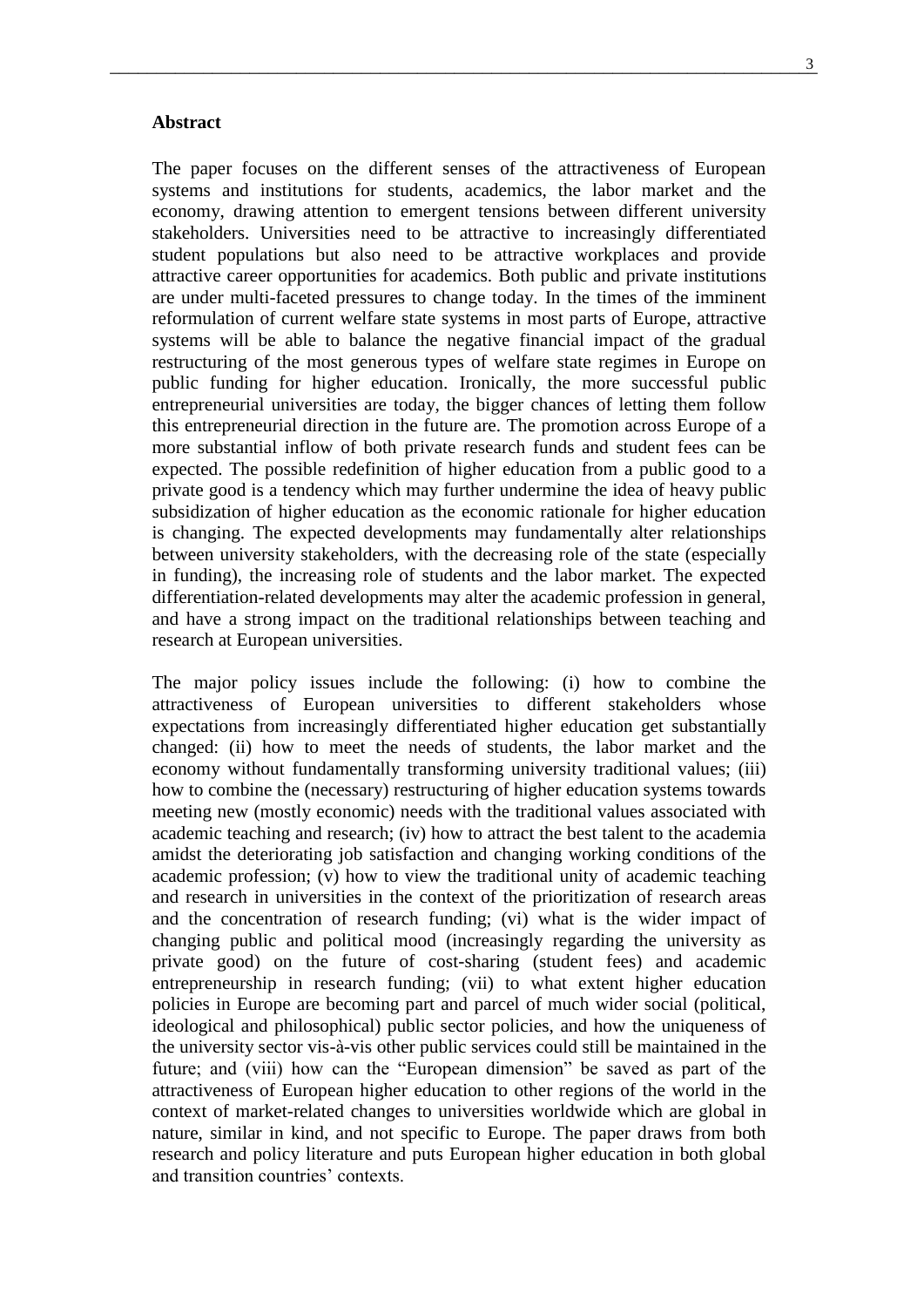# Marek Kwiek

 $\overline{a}$ 

# **The Changing Attractiveness of European Higher Education in the Next Decade: Current Developments, Future Challenges, and Major Policy Options**

#### **Setting the stage: the growing complexity of the academic enterprise**

It is difficult to define the attractiveness of European higher education as it is a relative and elusive term: its attractiveness has different senses in different contexts (local, national, European), at different (micro-, meso-, and macro-) levels of analysis, and for different constituencies.<sup>1</sup> On top of that, we are discussing here multiple future social and economic developments and their possible, relatively uncoordinated, if nor chaotic, impacts on higher education systems. The paper focuses on the different – and often conflicting – senses of the attractiveness of European systems and institutions to students, academics, the labor market, and the economy in general. Universities need to be attractive to increasingly differentiated student populations (and to cater for their increasingly different needs) but they also need to be attractive workplaces and provide attractive career opportunities for academics. Amidst ongoing restructuring of the public sector in general in many parts of Europe, and especially in new EU entrants (see e.g. Gilbert 2004, Taylor-Gooby 2004, Iversen 2005, Kwiek 2007a, Kwiek 2007b), and amidst reforming higher education systems in particular, universities need to keep their respect for traditional academic values. Their attractive curricula need to meet the needs of graduates, match transformations in the labor market and in the economy in general. To be attractive, European higher education also needs to be distinctive from higher education in other parts of the globe, as Zgaga notes (Zgaga 2007: ix).

Both public and private institutions are under multi-faceted pressures to change today, with various intensity in various parts of Europe. These institutions include governmental agencies, institutions of the corporate world, institutions of civil society and the core institutions of the

<sup>&</sup>lt;sup>1</sup> The present working paper will be published in *The European Higher Education Area: Perspectives on a Moving Target*, edited by Barbara M. Kehm, Jeroen Huisman, and Bjørn Stensaker (Rotterdam/Boston/Taipei: Sense Publishers, 2009).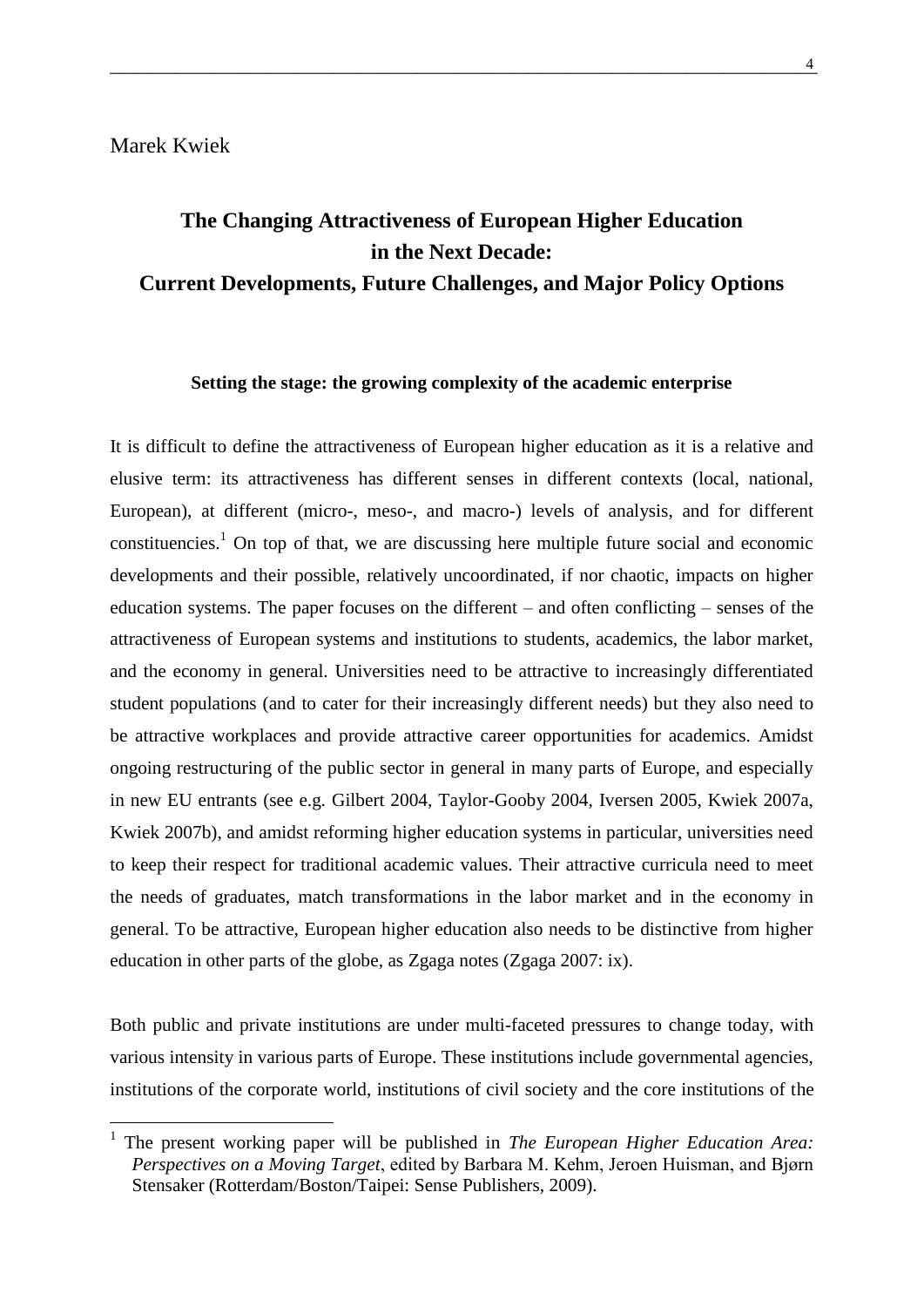public sector. We are experiencing the shattering of a stable world governed by modern institutional traditions, and in this context universities are increasingly expected to adapt to the changing social and economic realities (see Scott 1999, EC 2003b, OECD 2007a).<sup>2</sup>

In a European context, in light of a sustainable future of higher education systems, the following issues are highly relevant for its attractiveness: the introduction or increasing of tuition fees and student loans (cost-sharing as an access, equity, social stratification, mobility and status issue, see Johnstone 2006); academic entrepreneurship and "academic capitalism" as ways to diversify institutions" funding basis (see Shattock 2005, Shattock and Temple 2006, Clark 1998, Williams 2003, Kwiek 2008b); the ongoing public sector reforms and, wider, possible reformulations of European welfare states and the European social model(s) (for instance, via the privatization of some public services, especially in new EU member countries, see Deem 2007, Kwiek 2007a); and the revised EU social agenda and new supranational visions of higher education (see EC 2005a on the "Social Agenda" or a report on "The Future of Social Policy", and numerous recent World Bank and OECD publications on tertiary education). Each of these issues is of critical importance to the attractiveness of higher education in Europe to (some or to all) its stakeholders. Educational strategies for the next decade need to take into account the growing complexity of the academic enterprise and the powerful role of traditions of the modern European university which may be acting both as inhibitors to changes and as their activators. Educational strategies need also to take into account the irreconcilable differences in the senses of attractiveness of higher education in Europe shared by its major stakeholders, and growing tensions between them expected in the next decade. Simply speaking, it is clear that expectations from higher education on the part of the state (still the major funder in most European countries), students, the labor market, and academics cannot be easily reconciled. The academic profession in the next decade will be in the eye of the storm and the present paper is intended to show why.

<sup>2</sup> See, for instance, the opening sentence of a recent 700-pages OECD report on *Tertiary Education for the Knowledge Society*: "the widespread recognition that tertiary education is a major driver of economic competitiveness in an increasingly knowledge-driven global economy has made high-quality tertiary education more important than ever before". The natural consequence of the above is given on the next page: not surprisingly, "... higher education cannot escape major change. Sometimes change will be difficult" (OECD 2008: 11, 12).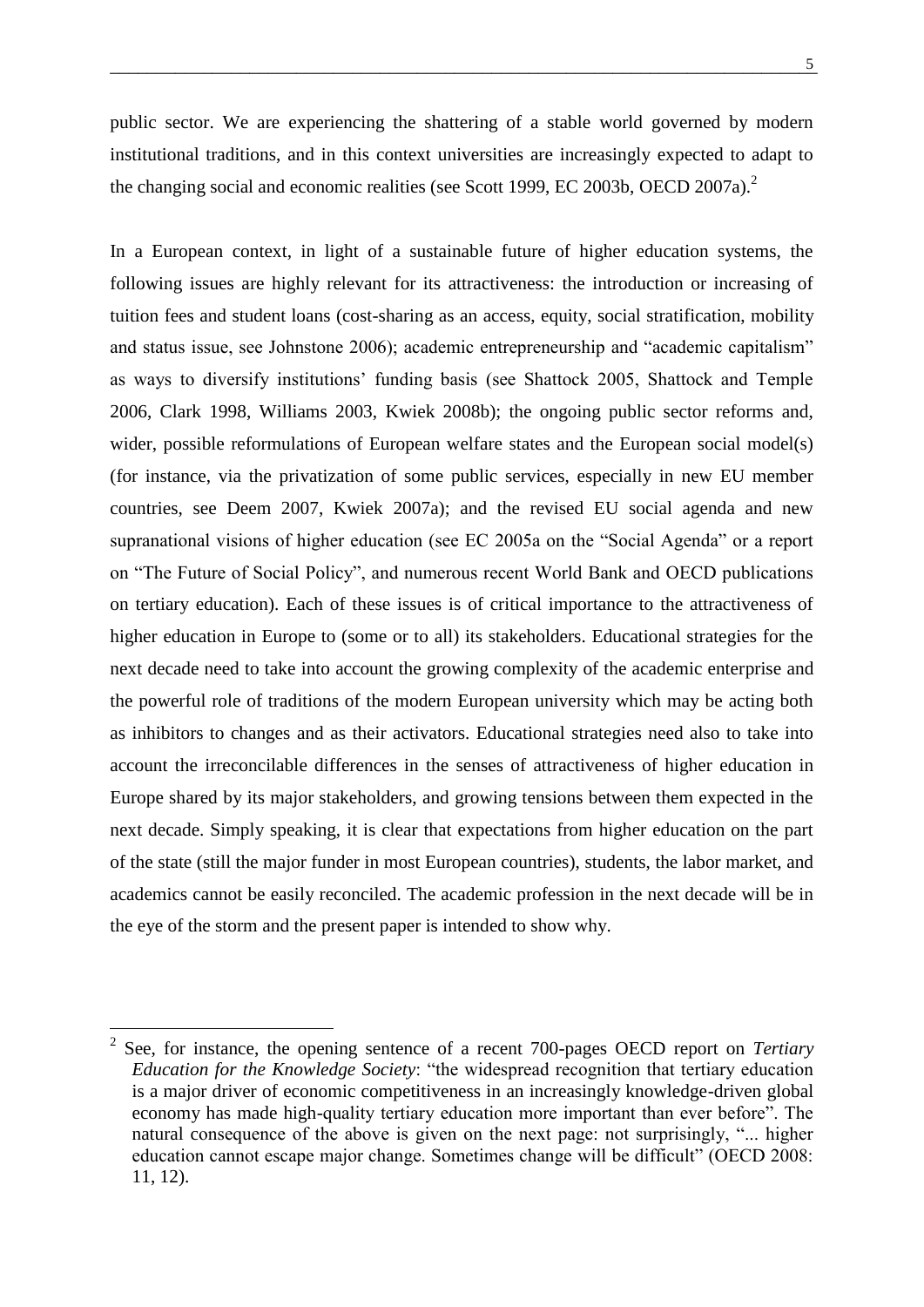#### **More market mechanisms and new income-generating patterns**

Which developments with direct impact on the attractiveness of European higher education systems can be expected? Firstly, with the growing relevance of the market perspective<sup>3</sup> and increasing financial austerity for all public services (accompanied by growing competition in public expenditures), strengthened by globalization and internationalization processes, as well as by changing demographics and its consequences for national social expenditures, European higher education institutions in 2010-2020 are expected to be responding to changing financial settings basically by revenue-side solutions: seeking new sources of income, largely non-state, non-core, and non-traditional to most systems. They may include various forms of academic entrepreneurialism in research (consulting, contracts with the industry, researchbased short-term courses etc) and various forms and levels of cost-sharing in teaching (tuition fees), depending on the academic traditions in which the systems are embedded (and the relative scale of underfunding – those most underfunded e.g. systems in CEE countries may be most willing to accept new funding patterns). Attractive institutions and systems will be prepared to use these revenue-side solutions, apart from using some painful cost-side solutions (well-known especially in European transition countries<sup>4</sup>).

Attractive European higher education systems will be able to find a fair balance between the impacts of general trends of globalization and internationalization and the impacts of regional (European and national) responses to them to make sure that academia still retains at least

<sup>&</sup>lt;sup>3</sup> As the late Frank Newman argued, there is a growing willingness on the part of political leaders "to use market forces as a means of structuring higher education in order to increase the impact of the competition. Their hope is to improve access, affordability, and the quality of learning" (Newman et al 2004: 2).

<sup>&</sup>lt;sup>4</sup> Poland is an example: the recent two decades of not increasing per-student expenditures, following the expansion of the system (from 400,000 to 2,000,000 students in 1989-2007), absorbing substantially more students and offering new academic programs without additional public funding – as Johnstone and Marcucci summarize the issue globally but as it can be referred to Poland – "has arguably taken most if not all of the "low hanging fruit" of obvious waste and budget cuts" (Johnstone and Marcucci 2007: 14). What remains to be done are more fundamental and systemic changes, including most of all further sector differentiation. While cost-side solutions are not able to stop the growing gap between higher education costs and available public revenues, revenue-side solutions offer possibilities to complement governmental funds with non-governmental funds through, inter alia, cost-sharing (the introduction of fees for all – and not only part-time – students) and academic entrepreneurialism. Both funding strategies are new to the Polish public sector, and both shatter its relative stability (albeit existing amidst austerity).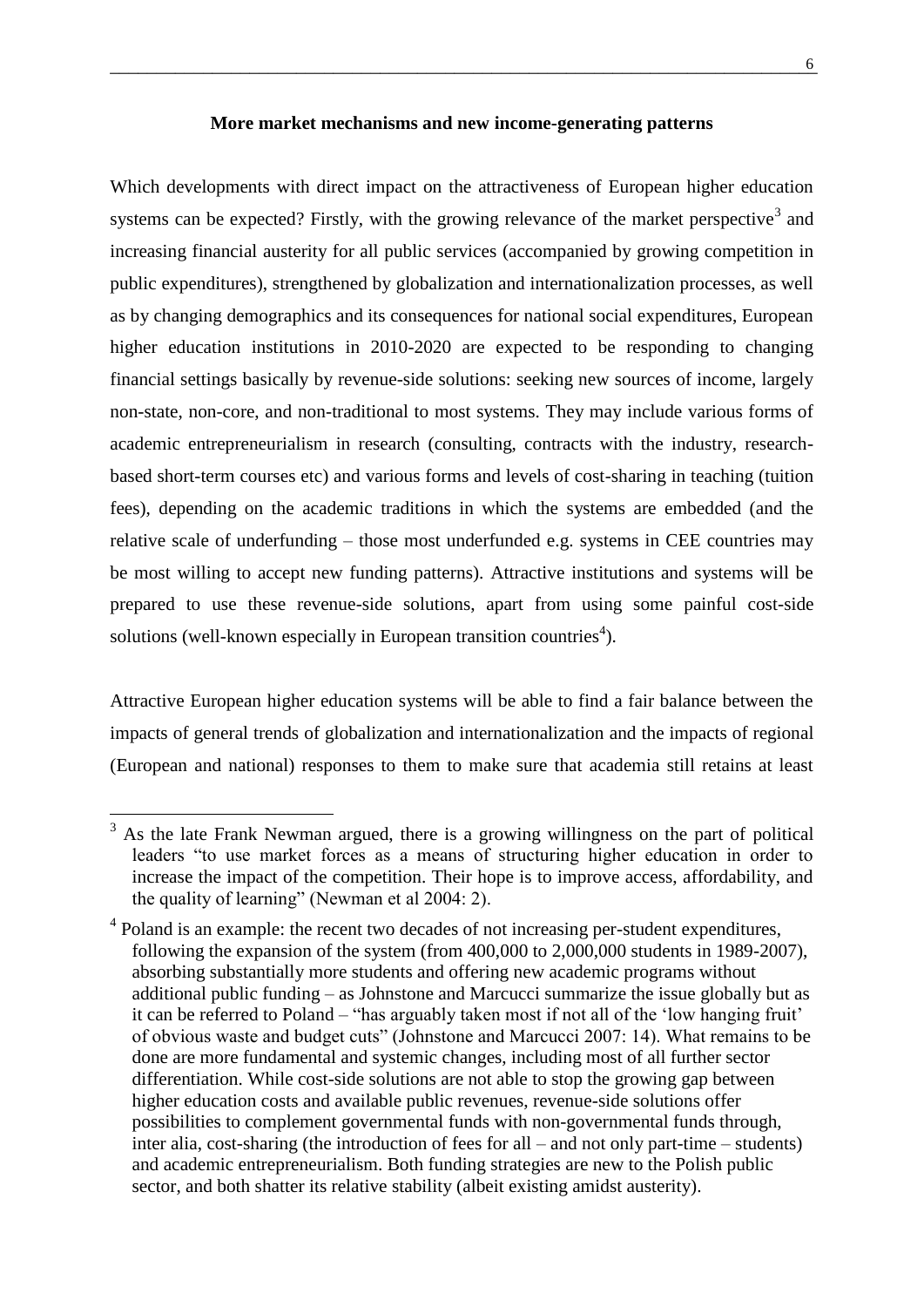major characteristics of postwar higher education systems and retains its traditional attractiveness as a workplace and an opportunity for a professional academic career (so far, as Enders and De Weert confirm in their comparative study of the academic profession in Europe, European systems in general offer "low financial rewards" and "uncertain future prospects for university employment", Enders and de Weert 2004: 22). Globalization brings about direct competition between business and non-business models of organizations; in the case of public institutions, we can expect the competition between more traditional collegial types of university management and governance and new business types of management and governance – known so far in Europe mostly from private higher education institutions (Kwiek 2008a, 2008b). In the times of the possible reformulation of current welfare state systems in most parts of Europe (as Pierson stressed, "while reform agendas vary quite substantially across regime types, all of them place a priority on cost containment. This shared emphasis reflects the onset of permanent austerity ... the control of public expenditure is a central, if not dominant consideration", Pierson 2001: 456), attractive institutions and systems in 2020 will be able to balance the negative financial impact of the gradual restructuring of the public sector (of the most generous types of welfare state regimes in Europe) on public funding for higher education.

Higher education in general, and top research-intensive universities in particular, as opposed to healthcare and pensions sectors, are perceived by European societies and politicians as being able to generate their own additional income through e.g. entrepreneurship or costsharing (where fees are legally possible). Ironically, the more successful public entrepreneurial universities are today, the bigger the chances are this is becoming an unavoidable expectation in the future: universities can be "punished" for their ability to help themselves in hard times.<sup>5</sup> Along with the efforts to introduce market mechanisms in pension systems (multi-pillar schemes instead of pay-as-you-go ones) and in healthcare systems (parallel, privatized systems based on additional, private, individual insurance policies), especially but not exclusively in European transition economies, the most far-reaching consequences of this marketization/privatization trend can be expected for public funding for

<sup>&</sup>lt;sup>5</sup> Not surprisingly, "higher education's seeming ability somehow to withstand the loss of public revenues make it all the more likely for these losses to continue" (Johnstone 2001: 5). These losses in public funding, though, change the very nature of the state (society)/academe relationships. Privatization – in the form of bringing more private teaching (fees) and private research funds to the university – inevitably transforms its organizational culture and the purpose and nature of its core missions.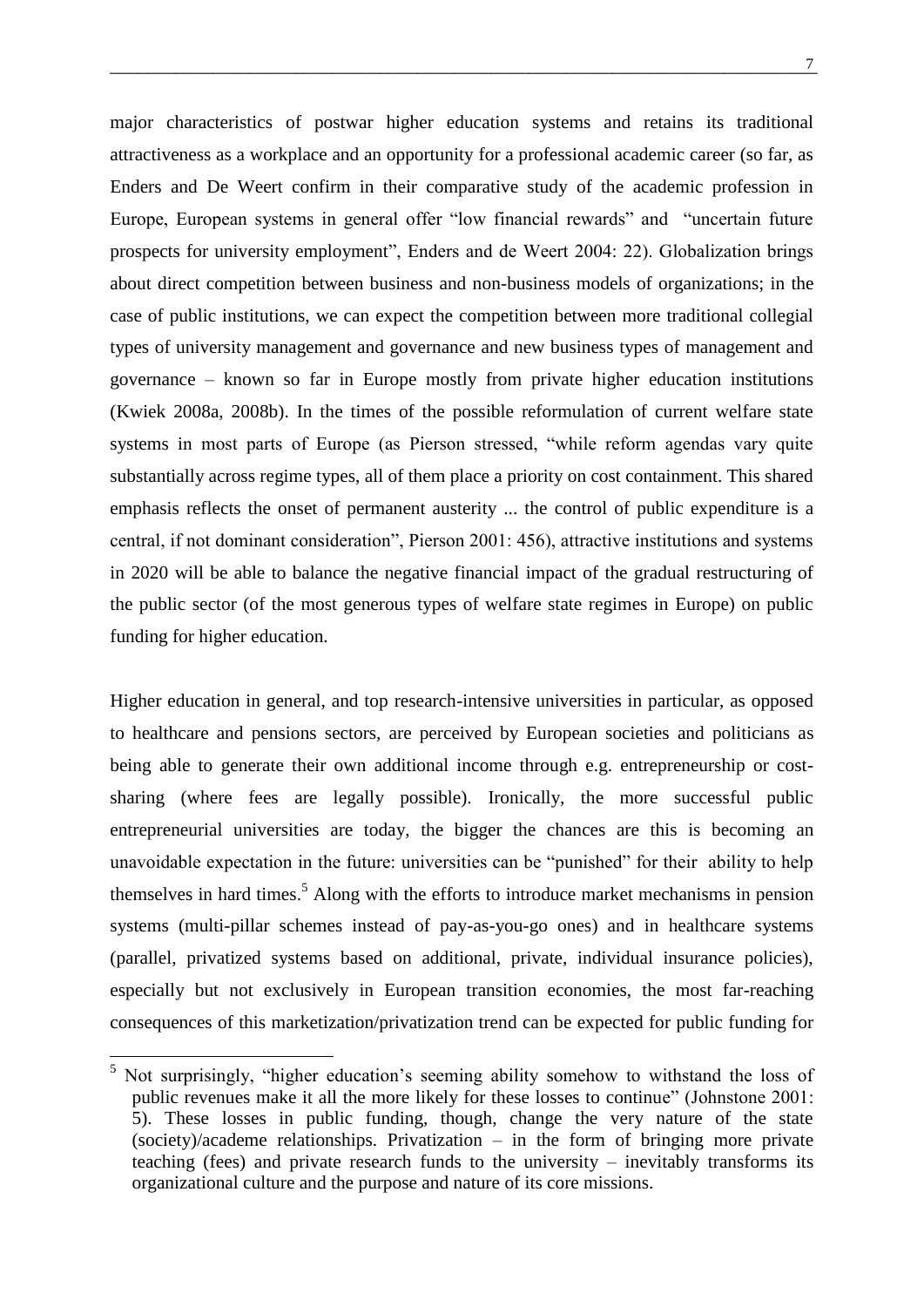higher education and research. As William Zumeta stressed recently, "unlike most of the other state budget components, higher education has other substantial sources of funds that policy-makers feel can be tapped if institutions need to cope with deep budget cuts" (Zumeta 2005: 85).

Another expected development is the promotion across Europe – as a mostly new and reasonable policy solution to the current problem of underfunding of European universities (both underfunding and austerity being relative concepts) – of a more substantial inflow of both private research funds from the business sector and of more private teaching funds from student fees. The EC is becoming much more positive towards student fees (it stressed recently that "it has been shown that free higher education does not by itself suffice to guarantee equal access and maximum enrolments" and invited member states to consider whether "their current funding model ... effectively guarantees fair access for all qualified students to the maximum of their capacities", EC 2005c: 8, 10). Trends in European demographics (especially the aging of European societies) – whose social consequences from a larger comparative perspective are shown periodically by such popular datasets as Pensions at a Glance (OECD 2007b) or Health at a Glance (OECD 2007c) – will be affecting directly the functioning of the welfare state (and public sector institutions) in general, but only indirectly, through the growing pressures on all public expenditures in general will it be affecting universities. Strong higher education institutions will be able to steer the changes in funding patterns for higher education in their countries rather than to merely drift with them.

The impact of public sector reforms on the attractiveness of academia to new generations of academics is another expected development (and it seems especially negative in Anglo-Saxon countries and in transition countries, see Deem 2006: 292 and Deem and Brehony 2005, see also a report on the UK academic staff by Oliver Fulton in Enders 2000 or Kwiek 2003 on Poland). The overall policy call of the EC that Europe needs to "respond to new social realities" – caused by globalization and demographics – through "a new approach to the social agenda with implication for both national and European levels" (EC 2007a: 4) may have indirect financiaqlly negative impacts, translated into different national contexts, on funding for public higher education as well.

The possible redefinition of higher education from a public (and collective) good to a private (and individual) good is a tendency which may further undermine the idea of heavy public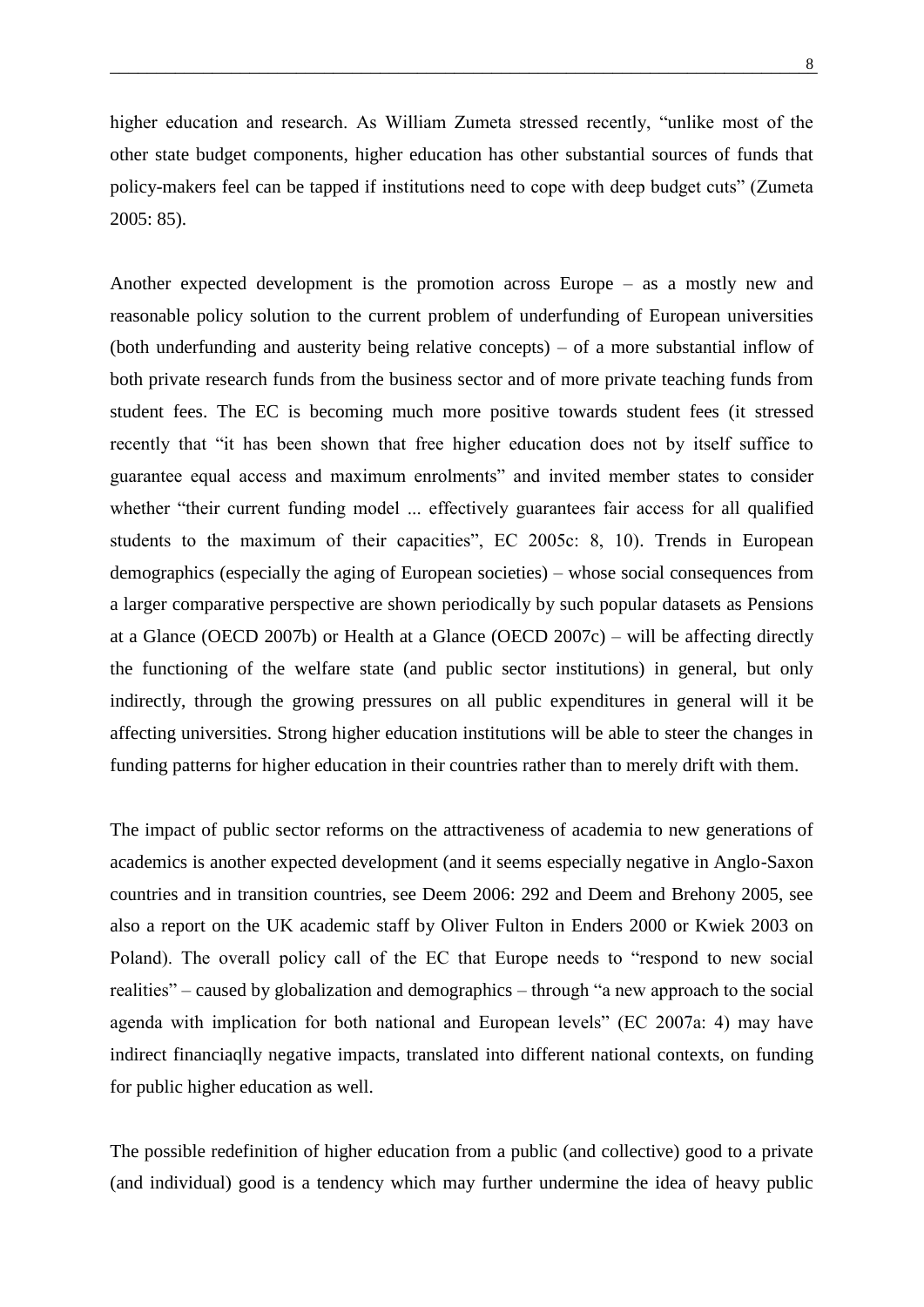subsidization of higher education (see Calhoun 2006, Marginson 2006). In a stakeholder society, the fundamental relationship between higher education institutions and their stakeholders is always "conditional" – which introduces an element of "inherent instability", Neave 2002: 22). The economic rationale for higher education is changing: as Philip Altbach stresses, "the private good argument largely dominates the current debate" and it results from a combination of economics, ideology, and philosophy (Altbach 2007: xx). The possible gradual redefinition of higher education as a private good is parallel to two other processes visible in Europe: the reconsideration of the role of tuition fees as a smaller-scale process (e.g. in transition countries<sup>6</sup>) and, more generally, the reconsideration of funding of public services in general as a way to tackle the financial challenge of maintaining European welfare state regimes (in different scale in different forms of regimes), as a large-scale process.

There is a clear paradox: higher education is seen as more important than ever before in terms of the competitiveness between nations, but though the importance of "knowledge" in our societies is greater than ever, at the same time, along with the pressures to reform current welfare state systems, the capacity of national governments to finance higher education and R&D is considerably weaker than in previous decades. Knowledge is increasingly produced by other sectors than higher education, and increasingly funded by the business sector, though – see the role of private R&D in OECD economies (OECD 2006: 67-73, OECD 2007a: 30- 40, and Eurostat 2007). In the OECD area, R&D performed by the business sector has increased steadily over the past two decades and in 2005, R&D performed by the business sector reached 68 percent of total R&D. The tension between the general attitude of governments and populations (education perceived as perhaps the primary asset of the

<sup>&</sup>lt;sup>6</sup> Tuition fees have played a critical role in the expansion of both private and public sectors in Polish higher education in the last two decades. In 2006, funds collected through fees in both sectors reached the level of 4 221 million PLN (1 206 million EUR), with only slightly higher share going for private institutions (2 132 million PLN or 609 million EUR) – 50.50 percent. Thus, in practice, almost half of all fees paid for higher education in Poland went to the public sector which is nominally "free" (tax-based). This is the most striking financial aspect of the privatization of the public sector which does not seem to be dealt with carefully enough in current research. In spite of the existence of the booming private sector (with 33 percent of enrolments), almost half of total revenue from fees go to the public sector owing to its privatization. In competition with the private sector, the public sector in terms of enrolments is strong but in financial terms it is very strong. At the same time, the share of income from fees in the public sector in the last 10 years went up from about 15 percent in 1997 to almost 25 percent in 2003 and since then it has been decreasing steadily year by year, to reach the level of 19.8 in 2006. In more details, see Kwiek 2008c.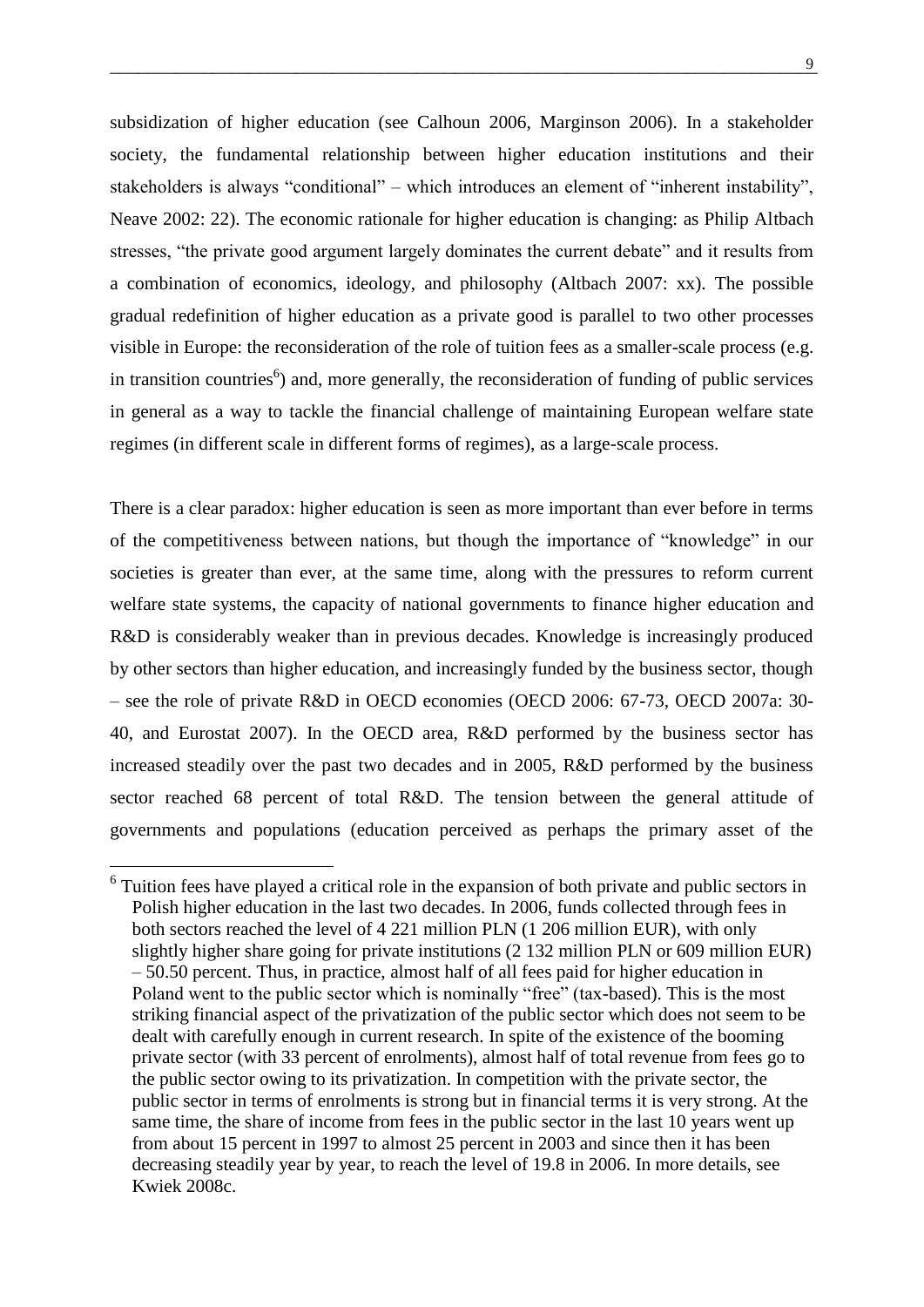individual) on the one hand and the inability or unwillingness of the very same governments to increase current levels of public funding for higher education and research in public universities – is stronger than ever before. As the EC put it recently elegantly but firmly, "to attract more funding, universities first need to convince stakeholders – governments, companies, households – that existing resources are efficiently used and fresh ones would produce added value for them. Higher funding cannot be justified without profound change: providing for such change is the main justification and prime purpose for fresh investment", EC 2005c: 8). Consequently, incentives for transformations in functioning of public higher education may be coming through new funding arrangements (referred to by the EC as new "contracts" between universities and societies).

In the last half century, despite an immense growth in enrollments, public higher education in Europe remained relatively stable from a qualitative point of view and its fundamental structure remained unchanged. But, as Malcolm Skilbeck put it, things got substantially changed: "the University is no longer a quiet place to teach and do scholarly work at a measured pace and contemplate the universe as in centuries past. It is a big, complex, demanding, competitive business requiring large-scale ongoing investment" (Skilbeck, quoted in OECD 2004: 3). The forces of change worldwide are similar (see Johnstone 2008) and they are pushing higher education systems into more market-oriented and more competitive arenas (and towards more state regulation combined with less state funding) – which is another expected development: as Fazal Rizvi observed recently, privatization has become globally pervasive, "increasingly assumed to be the only way to ensure that public services, including education, are delivered efficiently and effectively"; furthermore, "public institutions in most parts of the world have been encouraged, if not compelled, to adopt the principles of market dynamics in the management of their key functions" (Rizvi 2006: 65). For centuries, "the market" had no major influence on higher education: the majority of modern universities in Europe were created by the state and were subsidized by the state (historically, see Rüegg 2004, de Ridder-Symoens, 1994). Over the last 200 years, most students in Europe attended public institutions and most faculty members worked in public institutions (within all major models of the university in Europe which served as "templates" for other parts of the world, be it the Napoleonic, the Humboldtian, or the British models). Today market forces in higher education are on the rise worldwide: while the form and pace of this transformation are different across the world, this change is of a global nature and is expected to have a powerful impact on higher education systems in Europe. Market forces formulate the behavior of the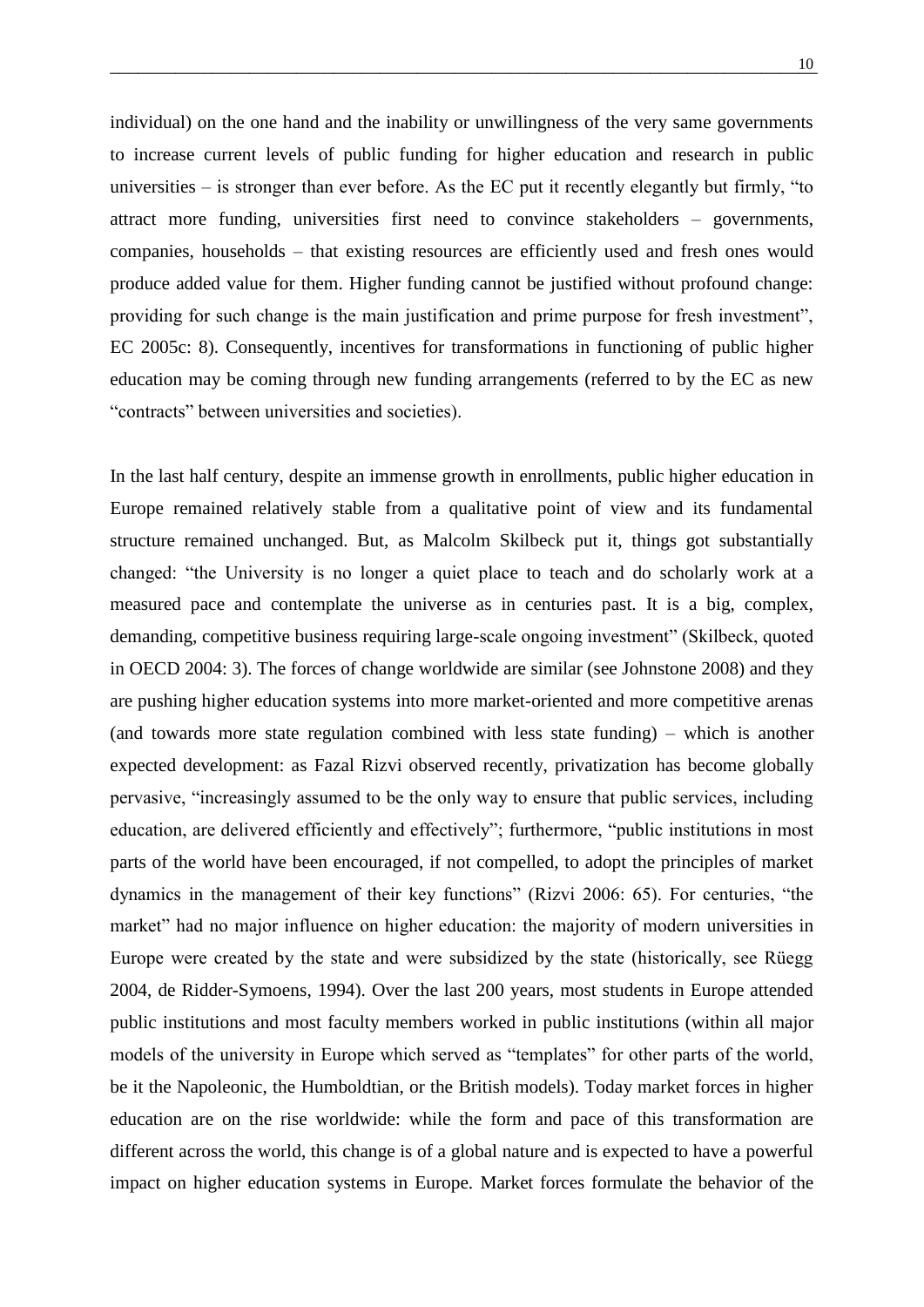new providers and, more importantly, increasingly reformulate the missions of existing traditional public higher education institutions (towards more business-like organizations, which emulate business organizations' behaviors). It is still unclear how the competition between public and private institutions in various parts of Europe (especially in CEE, though) will influence the core mission of public higher education generally.<sup>7</sup>

# **New stakeholders and the changing teaching/research nexus: towards student-centered universities?**

In European higher education in the next decade, the role of new (and previously significantly less important) stakeholders will be growing. Universities under conditions of massification will be increasingly expected to be meeting not only the changing needs of the state but also changing needs of students, employers, labor market and the industry, as well as regions (see Arbo and Benneworth 2006, Goddard 2000, OECD 2005) in which they are located. The expected developments in 2010-2020 may fundamentally alter relationships between various stakeholders, with the decreasing role of the state (especially in funding), the increasing role of students and the labor market for the more teaching-oriented sector of higher education, and the increasing role of the industry and the regions for the more research-oriented sector of higher education.

On a more general plane, massification of higher education is tied with the growing significance of those new stakeholders (as Guy Neave put it about the developments in Continental Europe, "the rediscovery of "stakeholders" as a dimension in higher education policy is intimately tied with the rise of the mass university", Neave 2002: 17). At the same time, in the midst of transformations and adaptations, in order to flourish, which means to be both attractive and competitive, universities also need to continue to be meeting (either traditional or redefined) needs of academics. Increasingly differentiated student needs – resulting from differentiated student populations in massified systems – already lead to largely differentiated systems of institutions (and, in a parallel manner, a largely differentiated

 $<sup>7</sup>$  A good example is given by transformations of Polish public universities – clearly towards</sup> more business-like organizations – under the impact of two forms of privatization: internal privatization (offering fee-based weekend studies for part-time students in a nominally free environment) and external privatization – the appearance of 318 (2006) private higher education institutions in 1989-2007.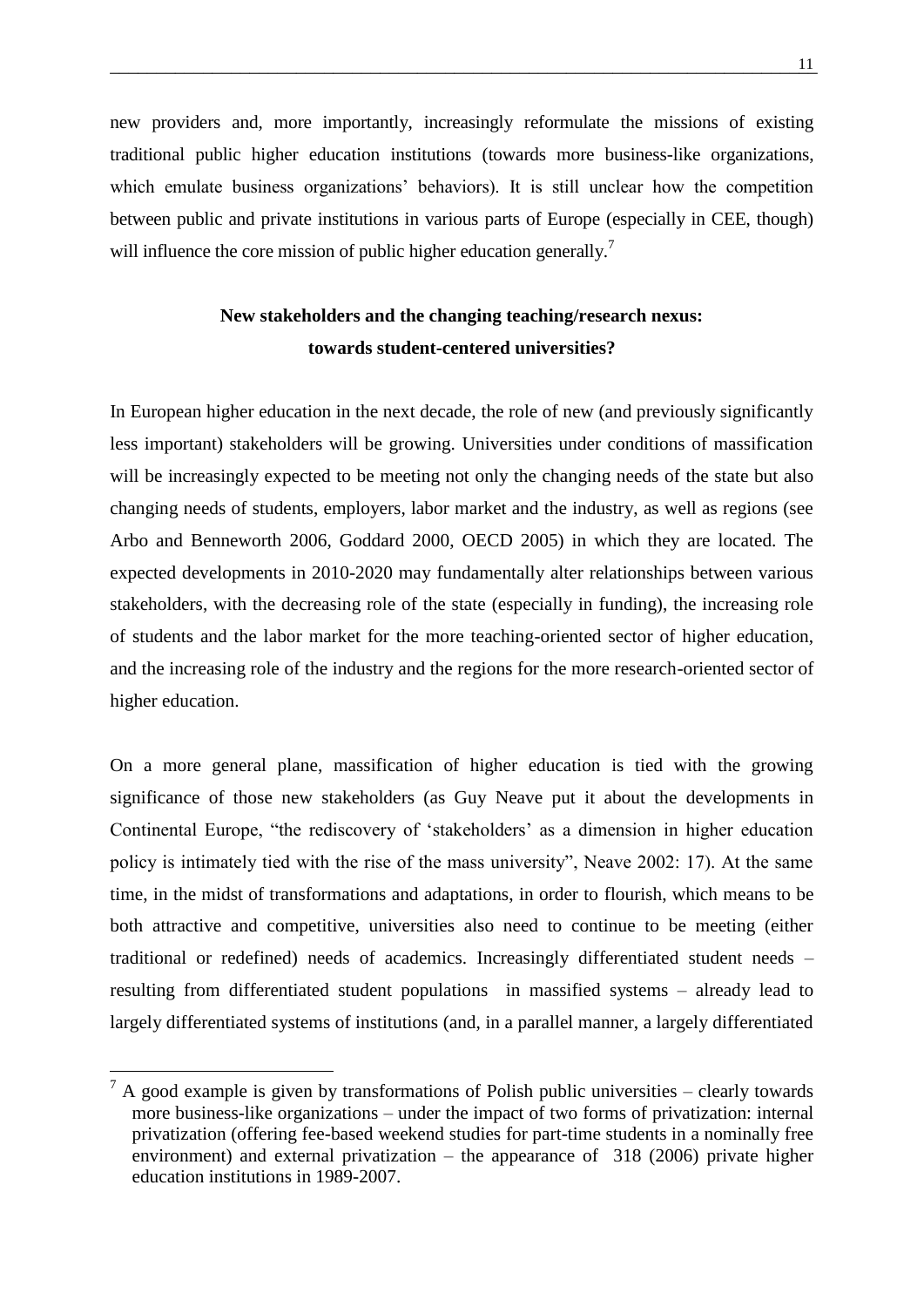academic profession). The expected differentiation-related (or stratification-related) developments in the next decade may fundamentally alter the academic profession in general, increase its heterogeneity, and have a strong impact on the traditional relationships between teaching and research at European universities.

The traditional Humboldtian model of the university was combining research and teaching, and was basically faculty-centered (see Fallon 1980, Röhrs 1995, Readings 1996, Kwiek 2006a: 81-138, 2006b). An Anglo-Saxon model deriving from, among others, John Henry Newman, was largely teaching-oriented and student-centered (see Pelikan 1992, Rothblatt 1997, Rüegg 2004). The struggle between these two competing  $19<sup>th</sup>$  century ideas on what universities should be doing continue well into the  $21<sup>st</sup>$  century. The questions of how to combine teaching and research as university missions, in which types of institutions they should be combined, and based on which funding streams (e.g. public or private) for which (non-)priority research areas will become crucial in 2010-2020. Are attractive universities in 2020 going to be closer to the American (Anglo-Saxon) university model which has traditionally been much more student-oriented than continental university models in Europe? Most probably, the answer is in the positive. For the time being, most non-elite institutions in Europe are already teaching-oriented while universities are still able to combine teaching and research. As a recent European University Association report remarks on the impact of the Bologna process on the mission of the university,

"there is an increasing awareness that the most significant legacy of the [Bologna] process will be a change of educational paradigm across the continent. Institutions are slowly moving away from a system of teacher-driven provision, and towards a student-centered concept of higher education. Thus the reforms are laying the foundations for a system adapted to respond to a growing variety of student needs. Institutions and their staff are still at the early stages of realizing the potential of reforms for these purposes" (Trends V: 8, emphasis mine).

Formulations about the need for systemic changes regarding teaching at universities figure also prominently in the 2007 London Communiqué (which assumes "a move towards studentcentered higher education and away from teacher driven provision", 2007: 2). Transformations of European higher education until 2020 may look like a paradigm shift to traditional universities, both those embedded in the German Humboldtian tradition and those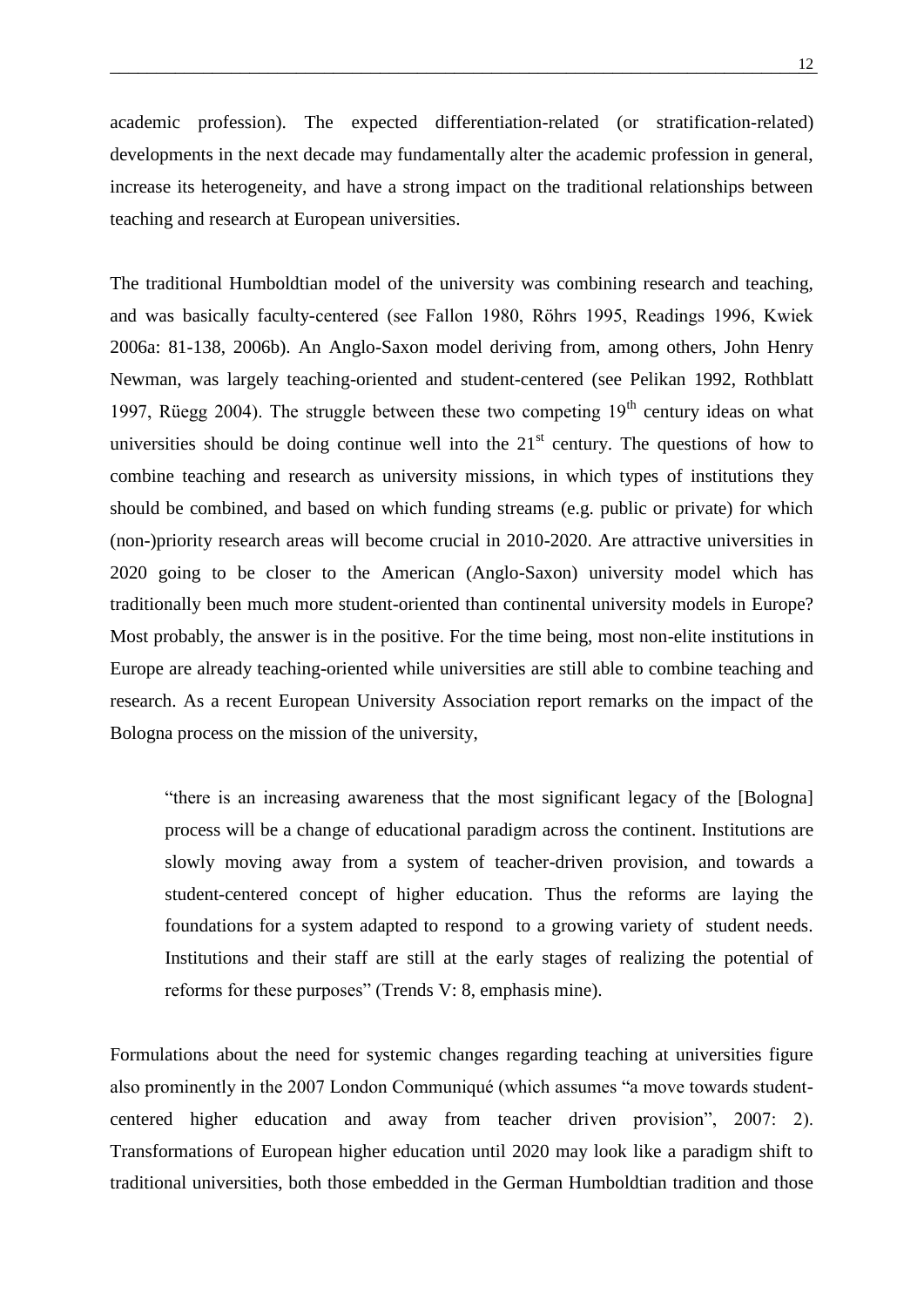embedded in French Napoleonic tradition, and perhaps especially to institutions in new EU member countries in Central Europe which are still mostly elitist, conservative and facultyoriented. University missions are already being strongly redefined, and their redefinition, for instance along the lines suggested above, may require a fundamental reconstruction of roles of educational institutions (as well as a reconstruction of tasks of academics). The main characteristics of current European university systems – the combination of teaching and research as the core institutional mission – may be strongly redefined. Consequently, implications of the Bologna process at both European, national, institutional and individual (academics") levels seem still not fully realized. Bruce Johnstone and Pamela Marcucci discuss the issue and come to fairly pessimistic conclusions regarding the future of research at universities:

"The public and governments alike tend to think of universities and colleges as places for instruction. The important research missions of those institutions that are properly labeled universities may thus drop to an even lower priority or become otherwise distorted by the rising student-faculty ratios and the need to spend more time teaching or searching for entrepreneurial revenue or both ... . Research may fall to only a few universities, or fall mainly to the universities and research institutes in the advanced countries ... or may fall mainly to business and private investment" (Johnstone and Marcucci 2007: 3).

The social, political, cultural, and economic world is changing, and so are changing student populations and educational institutions (increasingly compelled to meet their changing demands). Higher education is subject to powerful influences from all sides and all – new and old alike – stakeholders: the state, the students, the faculty, employers, and industry, and on top of that, it is becoming a very costly business (as Burton Clark put it, "more income is always needed: universities are expensive and good universities are very expensive", Clark 1998: 26). The expected development for the next decade is that stakeholders may increasingly have different needs from those they traditionally had, and their voice is already increasingly taken into account (as in the case of students who are living in the highly competitive, postnational and postmodern world and who, in general, are expecting a more vocational orientation in their education, as opposed to e.g. the orientation towards traditional Bildung, or the cultivation of the life of the mind, see Kwiek 2006a: 139-228, Neave 2000, Readings 1996, Delanty 2001). Institutions are expected to transform themselves to maintain public trust (and use public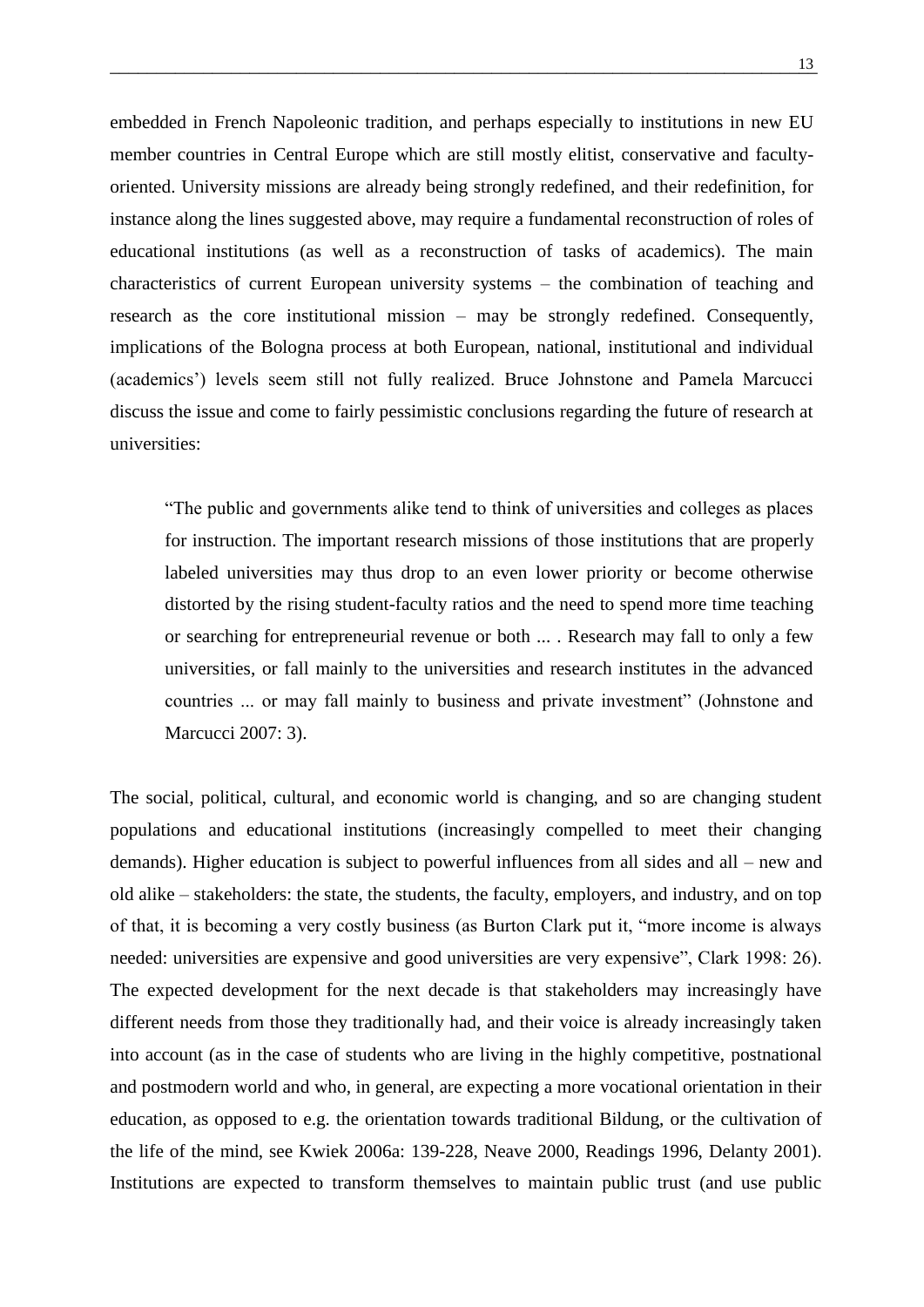subsidies). As Neave described it, the passage to the "Stakeholder Society" involves a redefinition of the "community in terms of those interests to which the university should be answerable" (Neave 2002: 12). The role of the market in higher education (or of governmentregulated "quasi-markets", see Teixeira et al. 2004) is growing as the market is reshaping our lives as humans, citizens, and finally as students/faculty (on the failure of Bologna in conceptualizing the role of the market in European – especially Central European – higher education, see Kwiek 2004). Never before has the institution of the university for so long been under the changing pressures of different stakeholders; never before has it been perceived by so many, all over the world, as a failure in meeting the needs of the students and the labor market (the literature on the supply/demand mismatch is substantial, see Brown 2004, Perryman et al. 2003). Therefore the question in which directions higher education systems will be taking while adapting to new social and economic realities in which the role of the market is growing and the education received by graduates is increasingly linked to their professional and economic future seems to be open.

Following transformations of other public sector institutions, universities in Europe – traditionally publicly-funded and traditionally specializing in both teaching and research – are under powerful pressures to review their missions in view of permanently coping with (relative) austerity in all public sector institutions (see Pierson, 2001) and to compete for financial resources with other public services heavily reliant on the public purse. Public priorities are changing throughout the world. Bruce Johnstone reminded almost a decade ago, from an American perspective, that

"While there is no reason that higher education should necessarily, over time, lose in the competition for governmental resources, it would appear that expenditures for elementary and secondary education, economic infrastructure, health and welfare, and perhaps even for environmental restoration are emerging as higher priority objects for governmental spending in most countries" (Johnstone 1999: 1).

The consequences of the growing competition for public resources for the teaching/research agenda at universities are far-reaching. As Rosemary Deem alarmingly put it recently, "scarce public funding may be also a crucial factor in the unfolding saga about the future role and purposes of universities in respect of teaching and research. Teaching-only universities per se (as opposed to higher education institutions in general) do exist in both public- and privately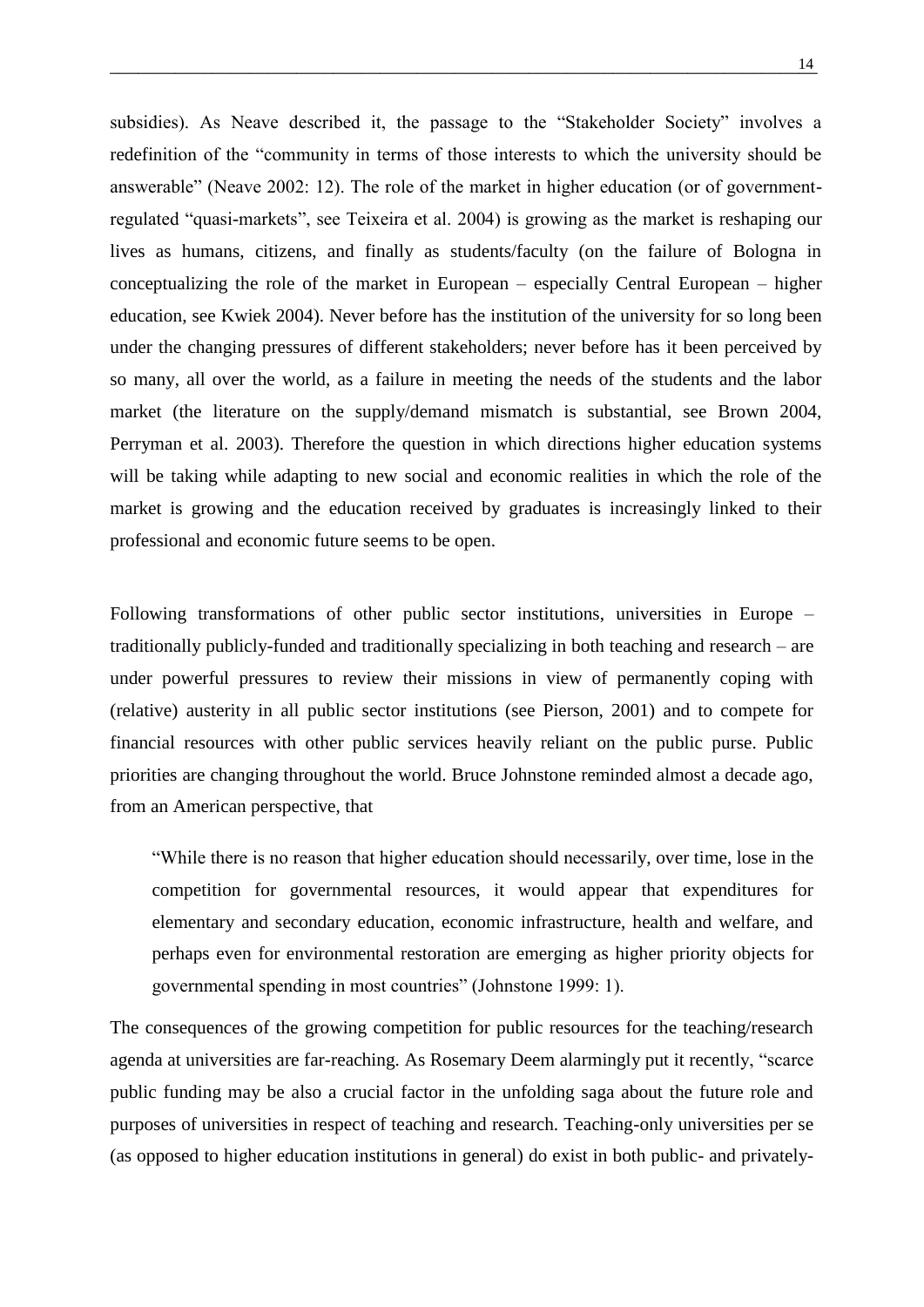funded forms in many countries, but at the present time this is not the norm in most of Europe. However, this may not continue to be the case in the future" (Deem 2006: 285). <sup>8</sup> The trend of disconnecting teaching and research in higher education has already started: as Vincent-Lancrin (2006: 12) summarizes his analyses of OECD datasets, "academic research might just become concentrated in a relatively small share of the system while the largest number of institutions will carry out little research, if any" (which is challenging the traditional Humboldtian principle of the unity of research and teaching, die Einheit von Forschung und Lehre, see the German idea of the university in Kwiek 2006a: 81-138 and 2006b).

European higher education systems will be attractive in the next decade if, amidst the changes, there is still enough space for traditional universities following the above multiple missions: teaching, research, and service to society. The supranational trend (revealing itself in EC, OECD and World Bank publications) to get institutionally engaged in the substantial reformulation of their missions is strong, both globally and in European transition countries (e.g. the idea of research to be done only by "flagship" universities in Poland, suggested by the new government in 2008). The European Commission at the moment seems convinced that teaching and research are mutually dependent and reinforce each other. There are signs of hesitations, though, and one of the differences between the Bologna process goals and the Lisbon strategy goals could be that the former is interested in reforming all higher education institutions while the latter is interested in reforming universities which are research-intensive and which can contribute directly (rather than indirectly via the increased qualifications of the European labor force) to European economy's competitiveness via innovations, patents, and technology transfer (see e.g. EC 2004 on "Science and Technology, the Key to Europe"s Future").

The distinctiveness (and attractiveness) of European higher education has traditionally been in its ability to combine the two core missions (teaching and research). The Humboldtian tradition in this respect has been surprisingly strong across Europe – but generally not in other

<sup>8</sup> Although in Central and Eastern Europe the vast majority of private higher education institutions are fully teaching institutions (with no capacities or ambitions to do research), in more financial terms, even public universities in CEEs are teaching institutions: to give a Polish example, research funding constituted only about 9.6 % of total income in public universities in 2007.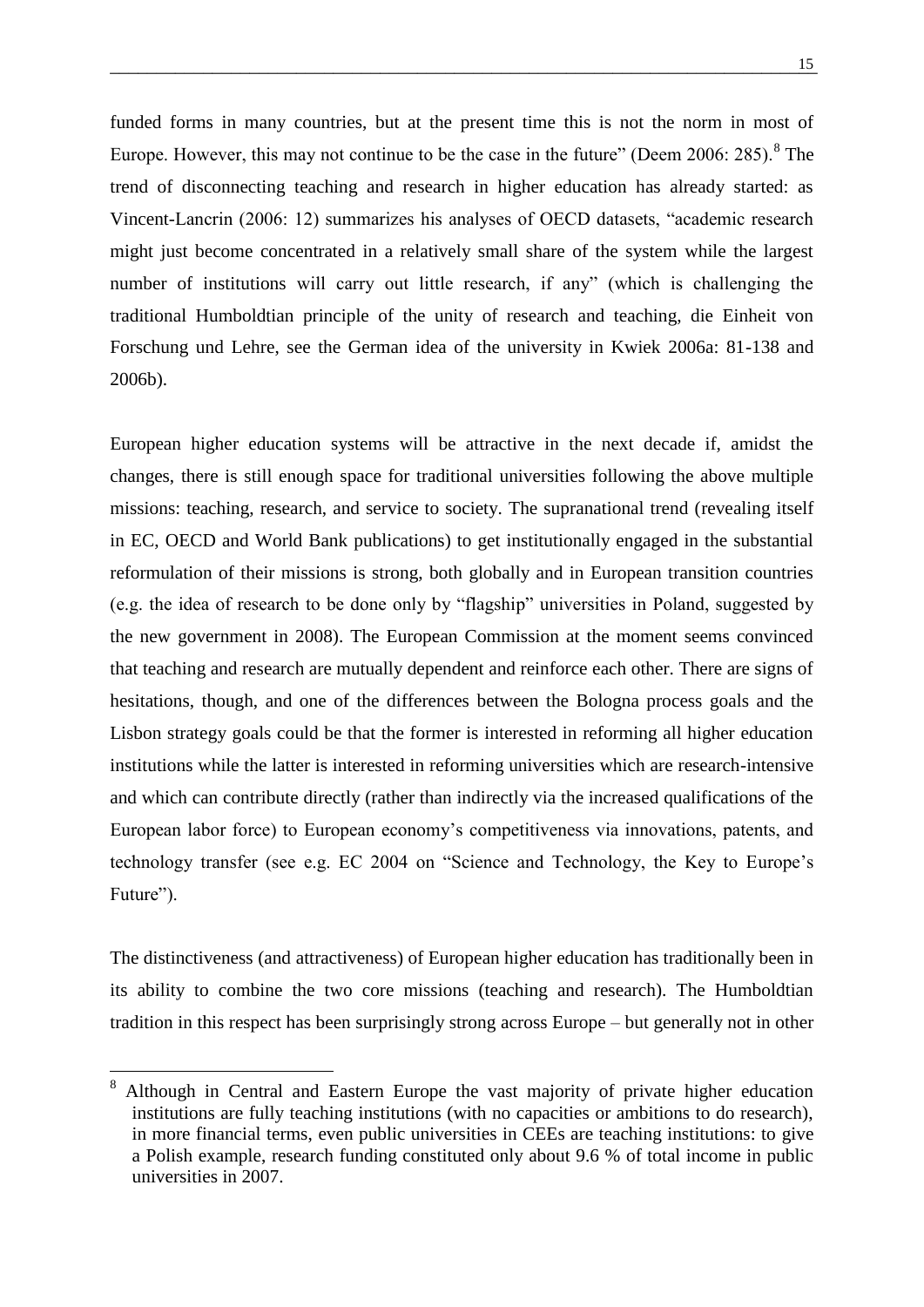regions, especially not in Latin America or India and China (on transformations of Western models of the university in India and China, see e.g. Altbach and Selvaratnam 2002) and, generally, in the developing countries which have been expanding their higher education systems rapidly in the last few decades and which have been largely teaching-oriented, with research carried out in selected elite institutions (without mentioning that the OECD area still in 2007 accounts for about 80% of research and development in the world, with China accounting for 55% of non-OECD share, OECD 2007a: 28). The tendency of research being located outside of universities – especially in the business sector - which additionally influences the research/teaching separation, has been particularly strong in Europe and in Anglo-Saxon countries in the last two decades. Both public and private funding for research increasingly goes to the business research and development sector. New products and innovative technologies are most closely related to business research and development. Consequently, the possibility of teaching/research separation at universities (and not only at higher education institutions in general) – as a development threatening the traditional attractiveness of the academic profession to new generations of scholars – is also reinforced by new flows of public and private research funds. The EC"s idea of the goal of "3 per cent of GDP" to be spent on research and development does not assume that increased research funds will go from public sources to public universities; instead, increasingly, private business

research funds (as well as public funds) may go to private research institutions and corporate laboratories. New flows of research funding can heavily influence core missions of public universities, and directly affect the nature and purpose of the academic work.

#### **European higher education in competition with other regions**

By 2020, the role of competition in higher education will grow substantially, and in several dimensions. The world, including the graduate labor market, is becoming extremely competitive and academic institutions will most probably focus more on the competitive advantages of their graduates as a substantial part of their missions (and will be ranked accordingly, especially nationally, apart from the research-based global rankings). Strong European higher education will be based on competition (see Huisman and Van der Wende 2004): excellence in research is driven primarily by competition – between individuals, institutions, and countries. As a recent EC report on "frontier research" put it, "the desire to be first to make a major new discovery or a significant advance in theoretical understanding drives researchers to devote themselves single-mindedly and for long hours. Researchers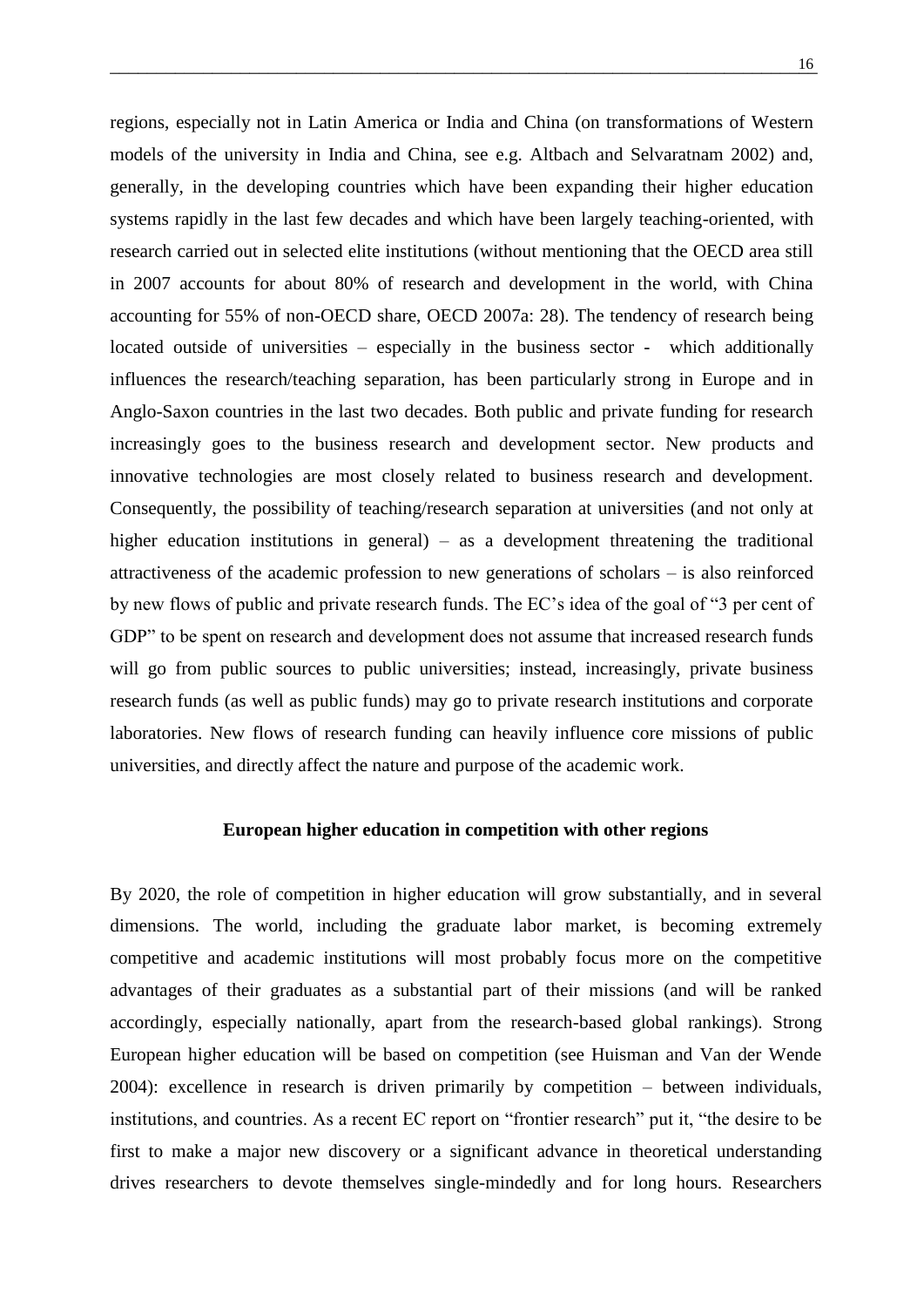compete with one another all the time – for funds, for new equipment, for the best technicians, to get their publications accepted in the leading journals, and for prizes ... and other recognition-based measures of esteem" (EC 2005b: 35). Competition and cooperation come together, and Europe is currently very strong in both respects.

As a whole, the EU lags behind both the USA and Japan in tertiary attainment and in competitiveness ranking. Relatively few young people in the EU enroll in higher education (which brings an EC analysis to a conclusion that "higher education in Europe is still not an attractive option for a significant part of pupils having completed upper secondary education", EC 2005b: 11). Also too many enrolled students leave universities in Europe without their degrees – the survival rate in Europe is comparable to that in the USA (66%) but lower than in OECD (70%), in Korea (79%) or in Japan (94%). The active population of the EU has lower levels of higher education attainment than its main competitors – it is 23% for the EU, while twice as much (43%) for Canada, 38% for the USA and 36% for Japan (EC 2005b: 11- 13). The Bologna-supported introduction of the BA level of graduation would probably attract more students into higher education, though. The strength of EU systems of education is that they produce a considerably higher number of new PhDs – however they have fewer researchers active in the labor market than the USA. Strong European higher education needs to be able to attract best talents from other parts of the world, be they students, scholars and researchers. Currently, compared with other world regions, spending on higher education in Europe (EU-25) is relatively low. Total investment in higher education in the EU is about 1.1% of GDP, at similar levels as Japan but below Australia (1.5%), and significantly below Canada (2.5%), the USA (2.7%) and Korea (2.7%). As the EC put it in financial terms, "to close the spending gap on the USA the EU would have to spend an additional 150 billion Euro per year" (EC 2005d: 21). The EU thus needs to improve access to higher education, to increase higher education attainment levels, and to increase total (public and private) investment in higher education. To reach the US levels of enrolment in higher education of young people (aged 18-24 years), European institutions would have to increase enrolment by 50% (i.e. from 25% to 38%). Thus, in the financial environment expected, European systems in 2010-2020 are expected to experiment widely with tuition fees, and accompanying loan programs (on fees and loans from an equitable access perspective, see especially Johnstone and Marcucci 2007, Johnstone 2006, Salmi 2006, Salmi and Hauptmann 2006, on CEE countries, see Kwiek 2008a, 2008c).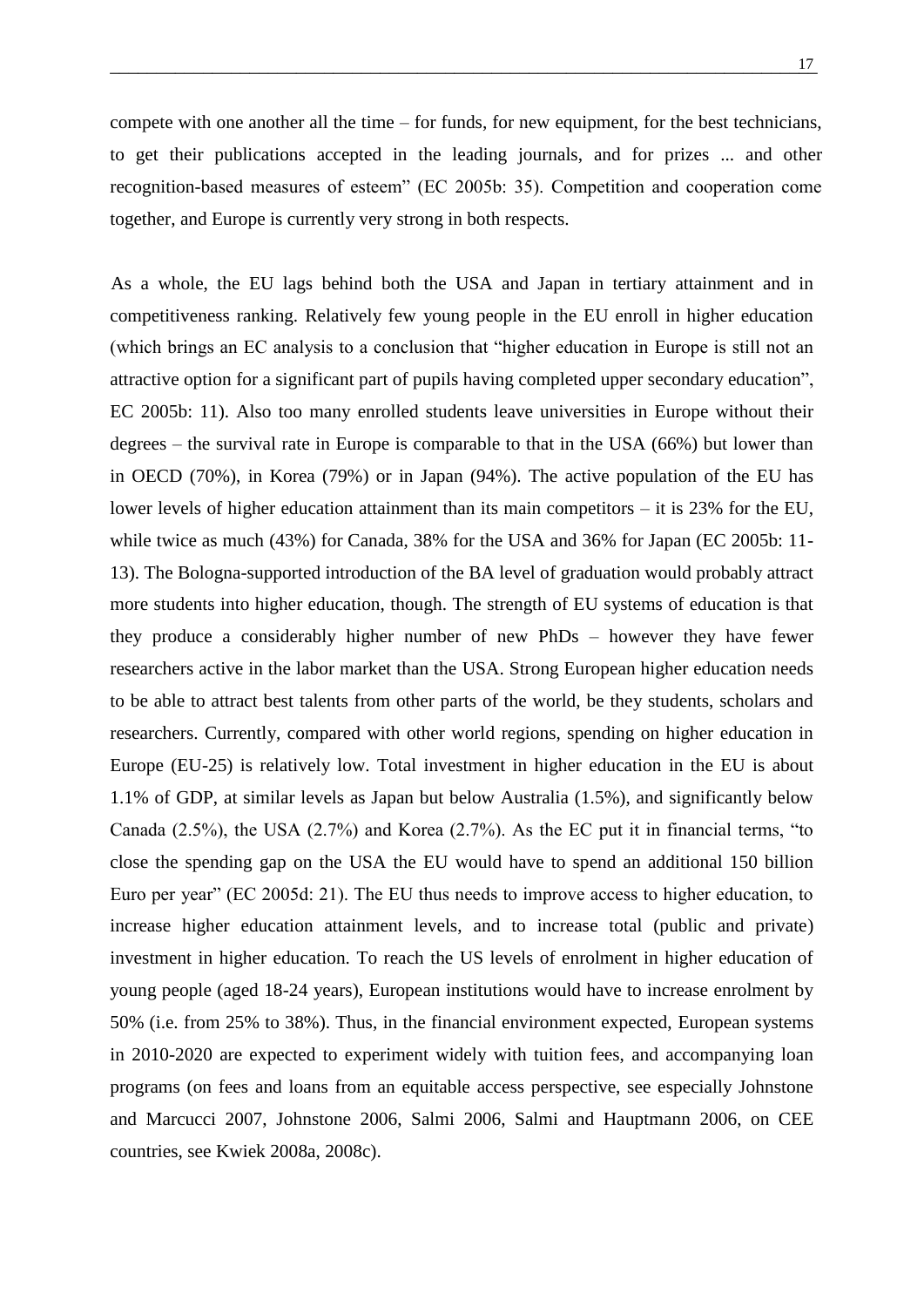#### Meeting conflicting demands as a major challenge to the academic profession

Massified educational systems (and increasingly massified academic profession) unavoidably lead towards various new forms of differentiation, diversification and stratification. The need for differentiation in quality is stressed by the EC when it states that "mobilising all Europe"s brain power and applying it in the economy and society will require much more diversity than hitherto with respect to target groups, teaching modes, entry and exit points, the mix of disciplines and competencies in curricula, etc" (EC 2005c: 5). Universities in most European countries seem still quite faculty-centered and their responsiveness to student and labor market needs is low (and therefore, as the OECD notes, most current reforms "aim to improve the responsiveness of universities and government research institutions to social and economic needs", OECD 2006: 11). But students are increasingly being reconceptualized as "clients" or "customers" of higher education institutions (which is consistent with New Public Management ideology, and which is especially evident in the private sector booming in CEE countries, see Slantcheva and Levy, 2007). Public institutions in Europe are still in most cases either "Humboldtian" or "pre-Humboldtian"; and only in a few cases called "post-Humboldtian" (see Schimank and Winnes, 2000 for an interesting taxonomy) such as e.g. the UK, Sweden, Norway or the Netherlands, universities are less faculty-centered and there is no universal link between teaching and research (see Deem 2006: 291). The broadening of the debate of universities with employers, students, parents and other stakeholders about graduates employability (in order to "enhance trust and confidence in the quality and relevance of institutional engagement", Trends V: 11) can be expected in the next decade. The EUA report suggests that employability has grown in importance as a driver of change in European universities – in 2007, 67% of institutions considered the concern for employability as "very important" (as opposed to 56% in 2003) (Trends V: 35). And employability (despite its inherent vagueness as a concept) is expected to be a key notion in rethinking the attractiveness of European institutions in the future.

European universities will be attractive if they are able to meet the above (sometimes conflicting) differentiated needs. These needs sometimes seem to run counter to the traditional twentieth-century social expectations from the academic profession in continental Europe, though. Consequently, attractive European higher education systems will have to find a fair balance in expected transformations so that the academic profession is not deprived of its traditional voice. Close relationships with the industry, the responsiveness to the labor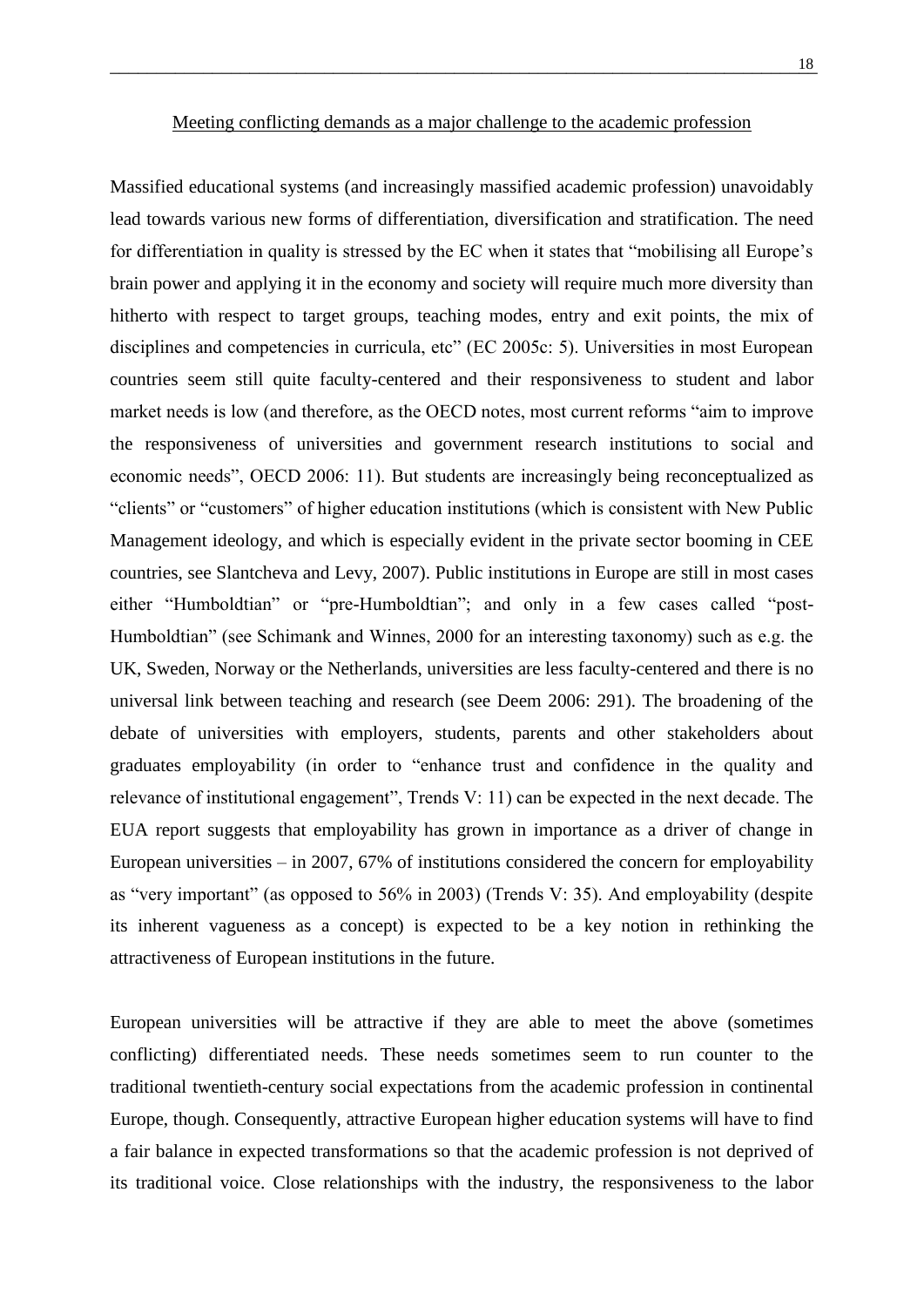market needs and meeting students' vocational needs have not been traditionally associated with the core values of the academic profession in continental Europe, perhaps despite verbal declarations of the academic community and despite universities' mission statements (see large international comparative studies by Boyer et al. 1994, Altbach 2002a, Enders 2004). It is unclear to what extent these core values will need to be renegotiated, or are already under renegotiation, in massified higher education systems. The academic profession may find transformations of higher education systems – and of their own institutions – surprising at best, appalling at worst.

Therefore universities in the next decade will be attractive to the academic profession only if the changes will be fair and balanced. Overburdened, overworked, (relatively, compared with other professionals) underpaid and frustrated academics will not be able to make European universities strong and attractive. And they will not be useful in the realization of the "more growth/more jobs" Lisbon strategy of making Europe a "knowledge-based economy" (and society). Unfortunately, current trends, both globally and Europe-wide, show the diminishing attractiveness of the academic career, academic workplace and academic remuneration and, consequently, may indicate growing future problems in the retention of best talents in academia in 2010-2020. Attractive higher education systems should be able to offer academics competitive career opportunities. One of the possible options in times of financial austerity (reported for OECD economies in relation to universities already in the 1990s by Gareth Williams, OECD, 1990) might be further differentiation of the sector by 2020, with subsequent targeted research funding and further concentration of research (with the eligibility of selected top institutions only) and possibly flexible salary brackets, depending on national classifications or rankings of higher education institutions, with increased opportunities of academic mobility between them. This is basically the overall philosophy of the Lisbon strategy with reference to universities: for this goal, it would be especially useful if there were various rankings and different – for different quality levels – European accreditation agencies). The widening of the gap in economic status of academics and other professionals needs to be stopped, at least in top national institutions, to avoid further "graying" of the academic profession in 2010-2020 and to make universities a career option for the best talents. It would consequently stop what Alberto Amaral recently called "the gradual proletarisation of the academic professions – an erosion of their relative class and status advantages" (Amaral 2007: 8).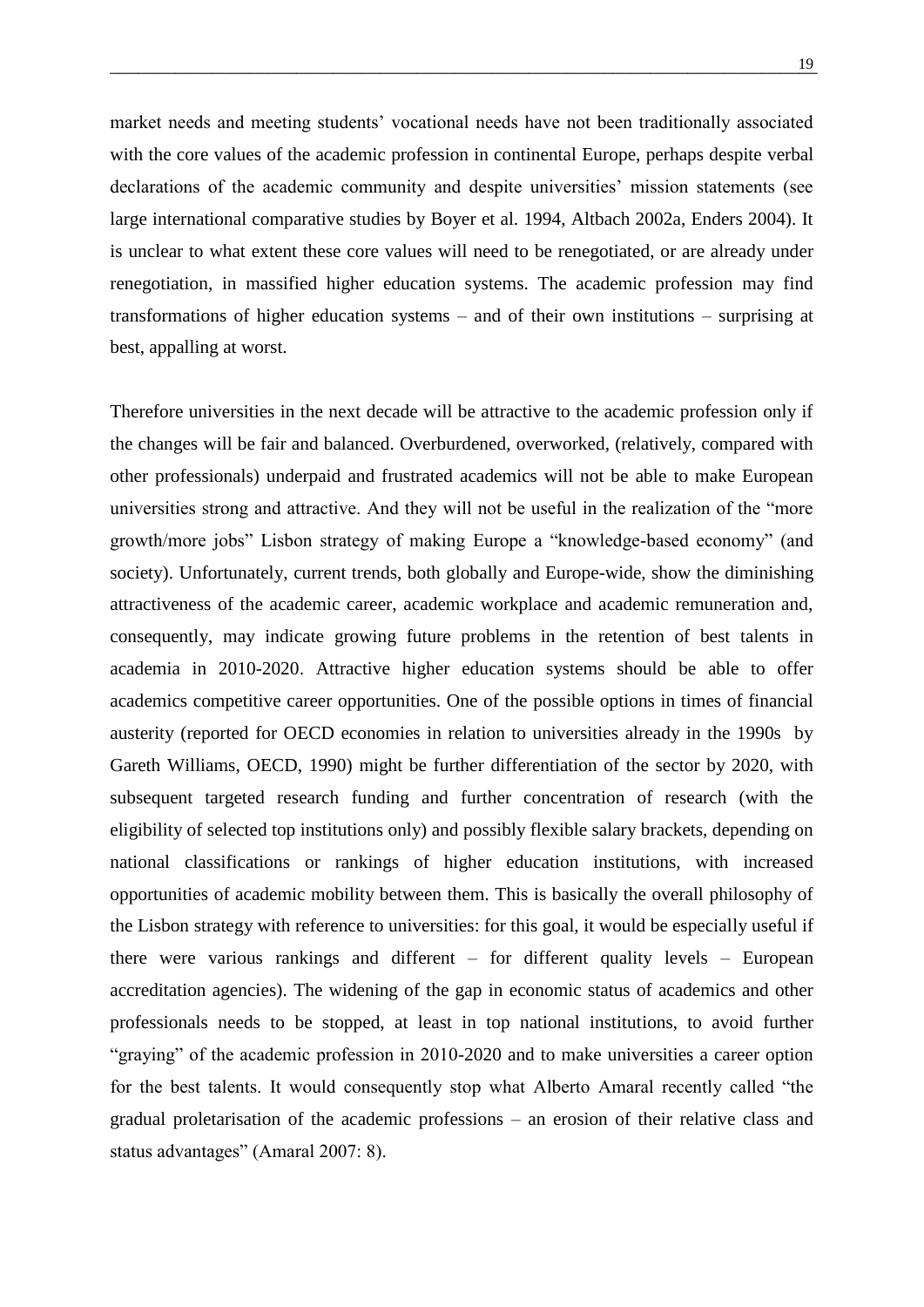Differentiated student populations in Europe require also increasingly differentiated institutions, and (possibly, consequently) different types of academics. This may mean the decline of the high social prestige of higher education graduates (counted today in millions) and of the high social prestige of most academics (counted today in hundreds of thousands in major European economies). The universalization of higher education is already having profound impact on the social stratification of academics, especially in those countries where the expansion in enrolments was especially significant.<sup>9</sup>

#### **Academic values, changing responsibilities and the fragility of the status quo**

People, traditions, and values matter in higher education. The Bologna Follow-Up Group strategy stresses, "innovations and renewal can, however, only be successful if they build on an awareness of traditions and values" and the process as a whole should "build on Europe"s heritage, values and achievements" (BFUG 2007: 2). The apparently powerful role of values in European higher education systems needs to be maintained as these distinct core values have so far proved a successful "European dimension". Challenges to both academic values and the organization of academic work in Europe have probably never been so powerful in the last half a century than today. And in 2010-2020, they are bound to intensify. A new general context for universities may be the one in which the social trust in public institutions can no longer be guaranteed, which is a substantial change of social mood prevailing in postwar Europe, with relatively lavish public funding guaranteed and high social prestige of public universities and of the academic profession taken for granted. The questions to consider would be how to maintain in Europe common academic values – such as critical inquiry, disinterested science, intellectual freedom, a commitment to objective knowledge etc – which are universal values (Scott 2003: 296). Traditional academic values, closely associated with the public service responsibilities of universities and science, Scott argues, "have to come to terms with a new moral context in which the superiority of the public over the private can no

As the first sentence of a synopsis report in a book on the attractiveness of the academic workplace in Europe puts it, "in many countries the career patterns and employment conditions of academic staff as well as the attractiveness of the academic workplace for the coming generation are of major concern. The concern about the attractiveness points both to the career perspectives of those working in higher education compared to other societal sectors where highly qualified work is demanded and to the recruitment of younger graduates for an academic career" (Enders and de Weert 2004: 11). Which echoes Philip Altbach"s general conclusion from a global project on the academic profession that "the conditions of academic work have deteriorated everywhere" (Altbach 2002: 3).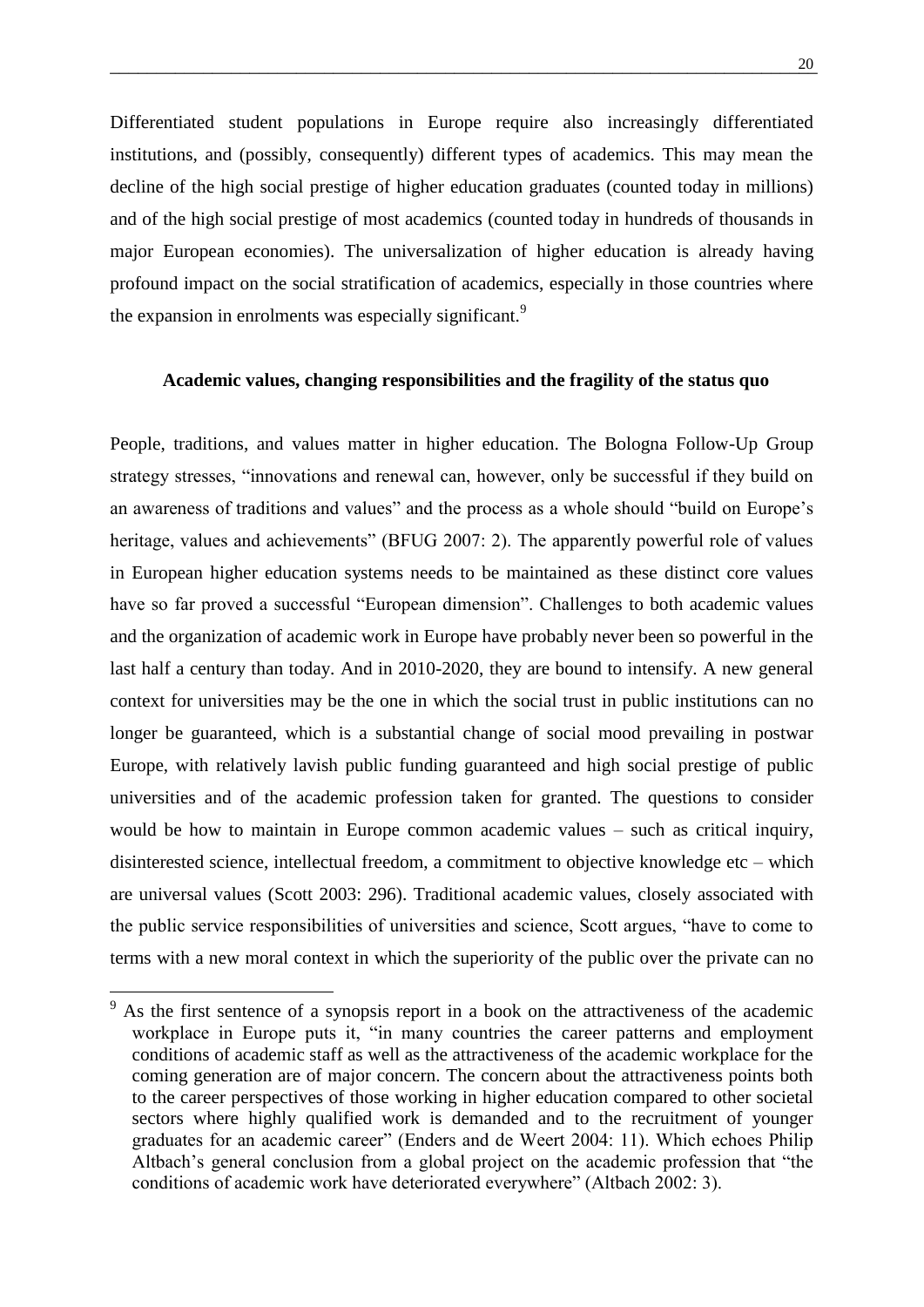longer be taken for granted" (Scott 2003: 299). This new "moral context" has been widely supported by emergent EU social policies, especially social policies advocated in CEE countries, experimenting widely with various forms of privatization of social services (Ferge 2001, Kwiek 2008c). European institutions need to continue its reliance on traditional academic values (especially academic freedom and institutional autonomy) to be strong and attractive.

Higher education in the EU context has been put in a post-national (and distinctly European) perspective in which interests of the EU as a whole and interests of particular EU member states (nation-states) do not have to be the same. The reason for the renewed EU interest in higher education is clearly stated by the Commission: while responsibilities for universities lie essentially at national (or regional) level, the most important challenges are "European, and even international or global" (EC 2003b: 9). The divergence between the organization of universities at the national level and the emergence of challenges which go beyond national frontiers has grown, and will continue to do so in 2010-2020. Thus a shift of balance is necessary, the arguments of the EC go, and the Lisbon agenda in general, combined with the emergence of the European Research Area in particular, provide new grounds for policy work at the European level (see Keeling 2006, Kwiek 2004, 2006b).

The construction of a distinctive European educational policy space – and the introduction of the requisite European educational and research policies – has become part and parcel of EU "revitalization" within the wide cultural, political and economic Europeanization project (see Lawn  $2003$ <sup>10</sup>. The response to major challenges facing Europe (losing its heritage and identity, losing out economically, giving up on the aspiration of developing its own vision of a desirable future for humanity, giving up the European Social Model etc) should be through education, knowledge, and innovation, according to a recent influential Frontier Research: The European Challenge report published by the EC:

*<sup>10</sup>* As Martin Lawn put it, "Europe is not a place... Europe is a project, a space of meaning, a state in process, and education is the core technology in which governance, ordering and meaning can be constructed. Without education, there can be no Europe. … The emergence of the revelation of a 'European education area' is fundamental to the contemporary structuring of the EU; it announces the arrival of a major discursive space, centered on education in which the legitimation, steering and shaping of European governance is being played out" (Lawn 2003: 325-326).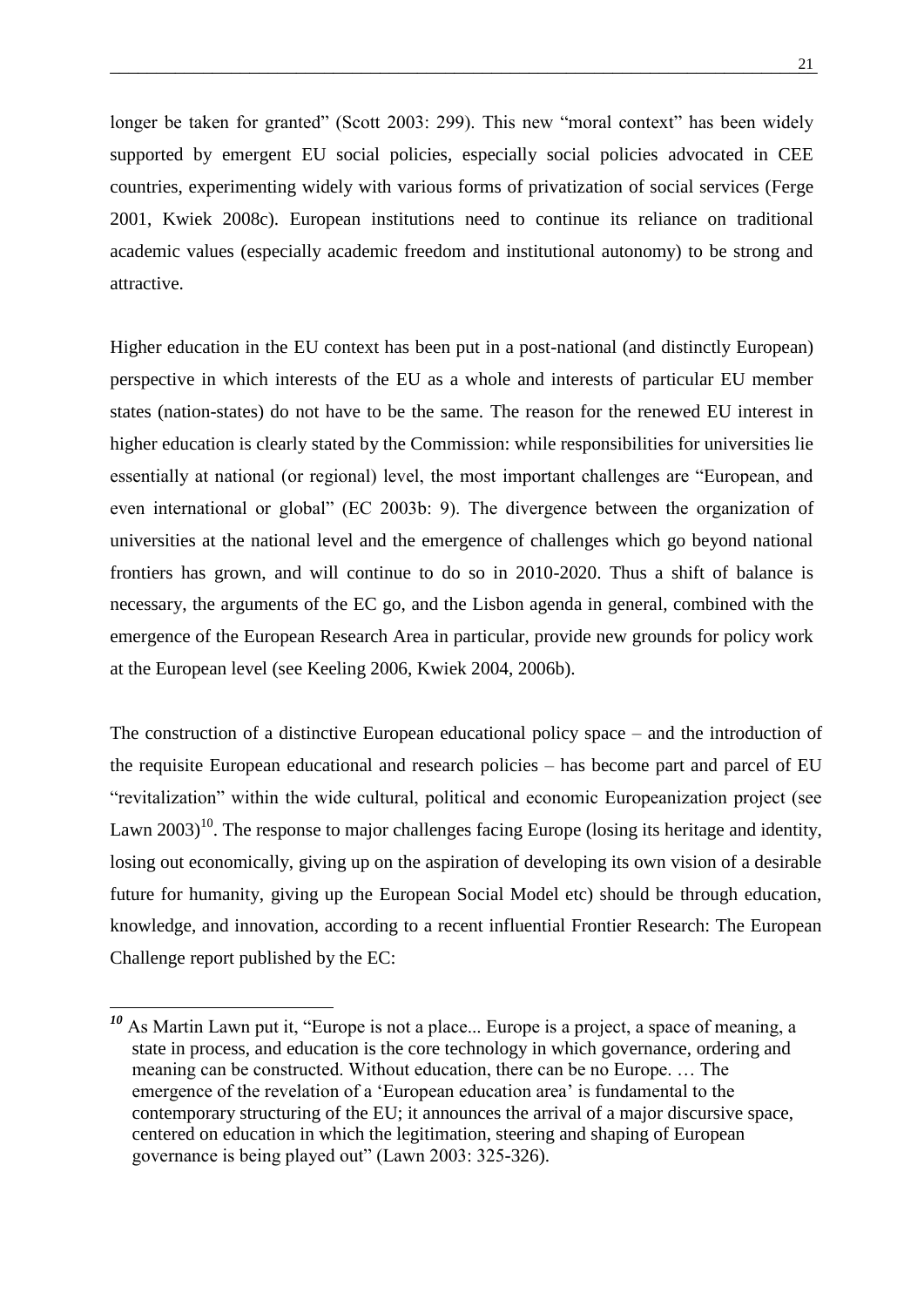"The most appropriate response to these challenges is to increase the capacity of Europe to create, absorb, diffuse and exploit scientific and technical knowledge, and that, to this end, education, research and innovation should be placed much higher on the European policy agenda" (EC 2005b: 17).

European higher education systems are expected to be in dialogue with its stakeholders with respect to ongoing and future curricular reform. Both OECD and the EU have been supporting very strongly the idea of universities meeting the changing needs of students, employers, the labor market, the industry, and the region. The traditional type of continental university seems currently largely unable, and unwilling, to meet these needs, unless undergoing a radical transformation. Thus, in the European Commission's view, universities today face an imperative need to "adapt and adjust" to a series of profound changes Europe has been undergoing (EC 2003b: 6). They must rise to a number of challenges and they can only release their potential by undergoing "the radical changes needed to make the European system a genuine world reference" (EC 2003b: 11). The EC views (some form of) restructuring of higher education as necessary, and a much wider idea of European integration applied to the higher education sector (integration via "spill-over", where integration in some economic areas leads to functional pressures to integrate in related areas, in this case in education, as in neo-functionalism in integration theories, see Barkholt 2005: 23), expressed in the ideals of a common European higher education area and common European research area, seems useful. The university's goal is the creation of an area for research where scientific resources are used "to create jobs and increase Europe's competitiveness" (EC 2001: 1). This implies a new discourse on the purpose of higher education in Europe, distant from a traditional one in which the role of external stakeholders other than the state (and other than academics) was limited. The change in discourses and concepts used for the discussion of the future of public universities is a reflection of much wider socio-economic processes which seem to affect the whole public sector in Western economies. In view of the above, the status quo – or the current social and economic modi operandi of universities in Western societies – is very fragile: the multi-faceted impacts, trends, and challenges are far-reaching, long-term and structural in nature.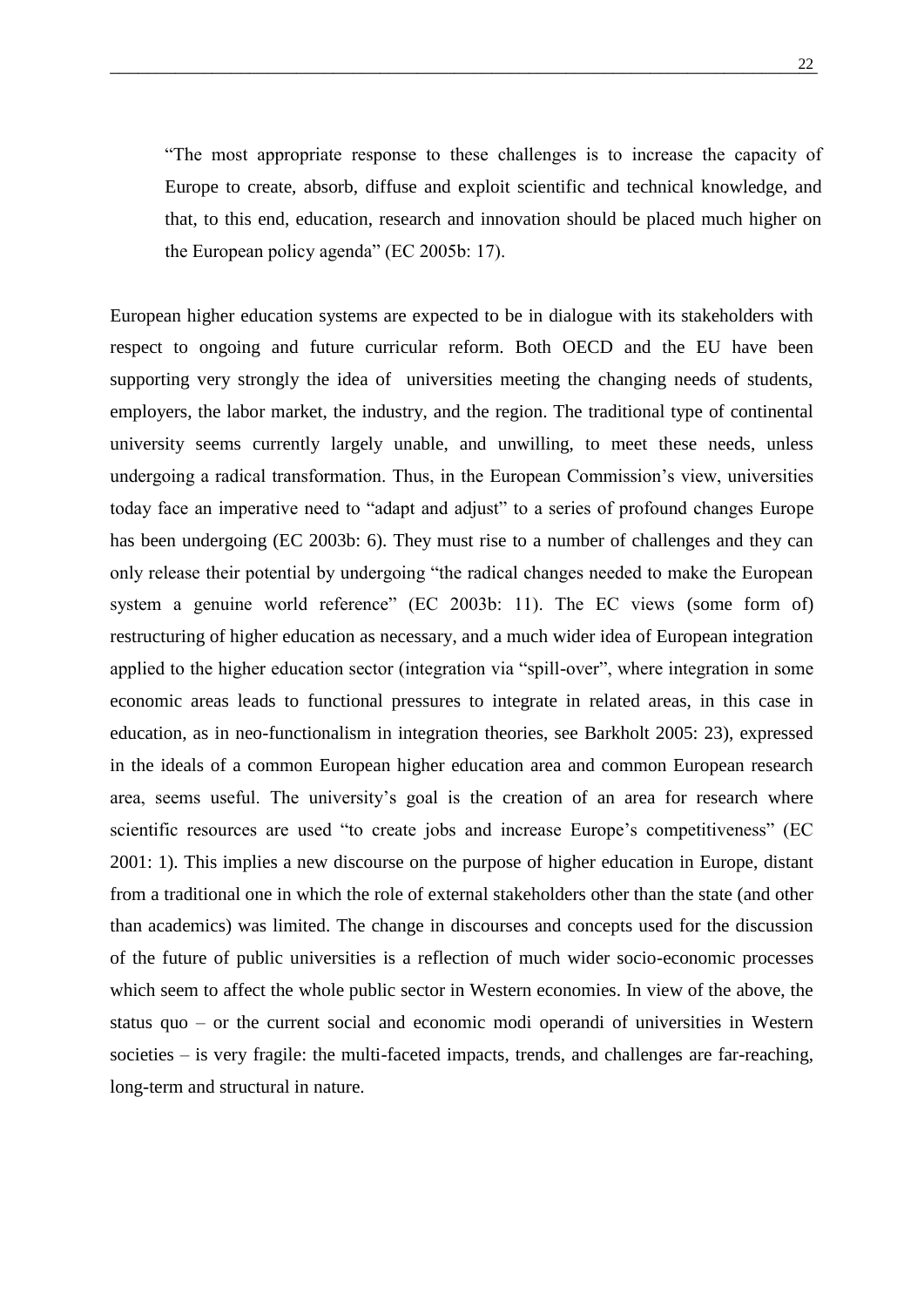#### **Conclusions and policy issues**

The major policy issues related to the attractiveness of European higher education systems in the next decade include the following: (i) how to combine the attractiveness of European universities to different stakeholders whose interests in, and expectations from, increasingly differentiated higher education get substantially changed in new social and economic realities; (ii) how to meet the needs of students, the labor market and the economy without fundamentally transforming traditional values and modes of operation common to best public European universities today; (iii) how to combine the (necessary) restructuring of higher education systems towards meeting new needs epitomized in "more growth/more jobs" Lisbon strategy with the traditional values associated with academic teaching and research; (iv) how to attract the best talent to academia amidst the deteriorating job satisfaction and changing working conditions of the academic profession; (v) how to view the traditional unity of academic teaching and research in universities in the context of the prioritization of research areas and the concentration of research funding (and more targeted and more competitive research funding expected) and in which types of institutions the traditional combination of teaching and research will be still fundable; (vi) what is the wider impact of changing public and political views (increasingly regarding the university as private good) on the future of cost-sharing (student fees) and academic entrepreneurship in research funding; (vii) how government policies will cope with growing differentiation of both student populations, institutions and their educational offers, and finally of the academic profession itself; (viii) to what extent higher education policies in Europe are becoming part and parcel of much wider social (political, ideological and philosophical) welfare state policies and public sector policies, and how the uniqueness of the university sector vis-à-vis other public services sectors could still be maintained in the future; (ix) to what extent the impact of globalization and demographics on policy thinking about other public services (healthcare, pensions) will change policy thinking about higher education, especially in terms of funding and governance structures; and (x) how can the "European dimension" be saved as part of the attractiveness of European higher education to other regions of the world in the context of market-related changes to universities worldwide which are global in nature, similar in kind, and not specific to Europe.

The most general, structural policy issues with regard to public universities (as presented in the EC, OECD and World Bank documents of the last decade, especially regarding funding)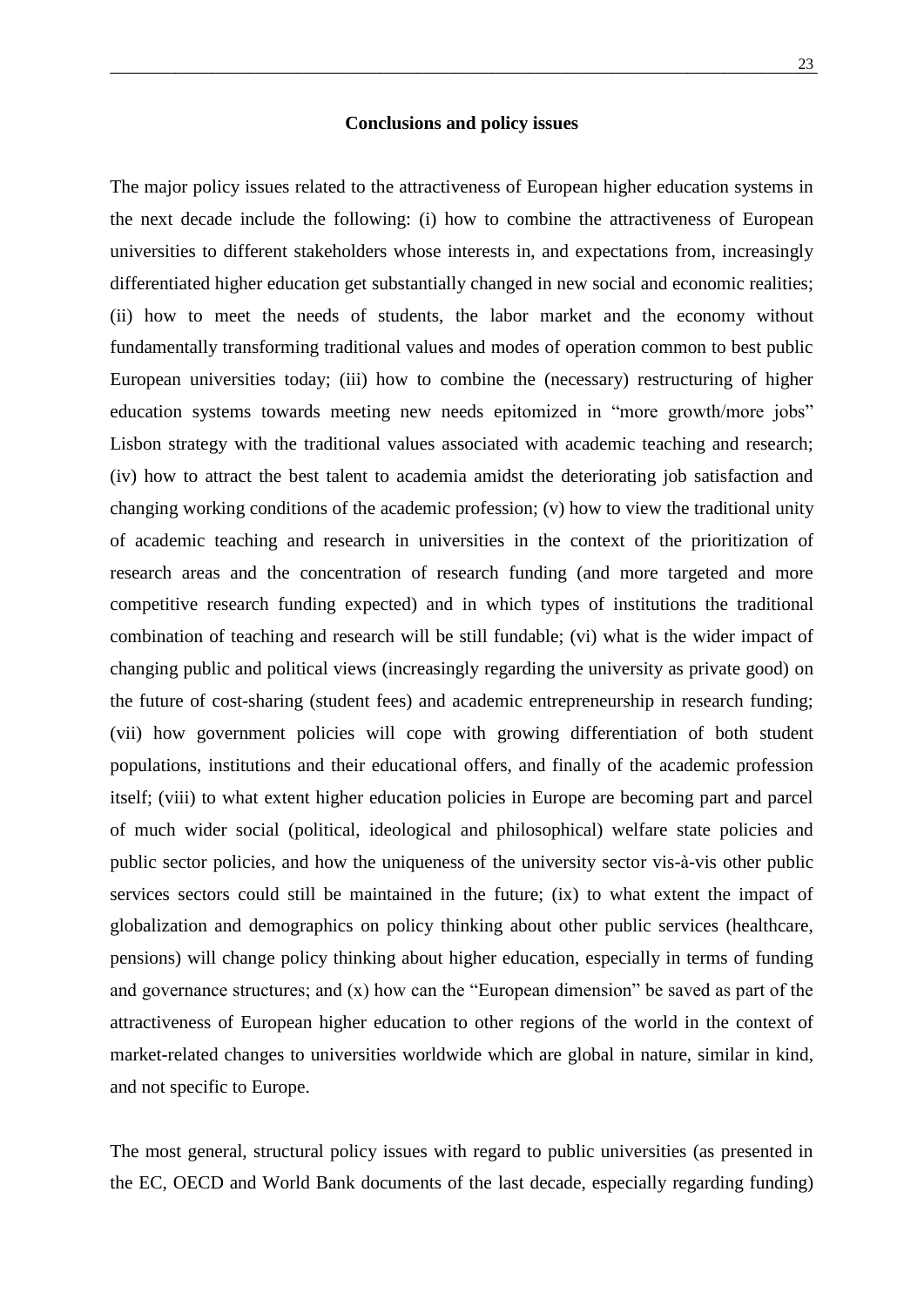do not seem substantially different from structural policy issues discussed with reference to other segments of the public sector. The major difference – namely, the widely acknowledged fact that universities have much wider options to diversify their income – may lead to viewing universities as even more financially self-reliant than before, and potentially being much more open to new funding patterns (mostly to new non-core non-state income). The policy challenge at national levels is to what extent particular countries are willing and able to accept global thinking about the future of public sector institutions in general (and of public universities in particular), and to what extent responses to this new way of thinking can vary between the countries. Surprisingly, the worldwide reform agenda for universities already in the 1990s, as observed by Bruce Johnstone in his report for UNESCO, was remarkably consistent: there were "very similar patterns in countries with dissimilar political-economic systems and higher educational traditions, and at extremely dissimilar stages of industrial and technological development" (Johnstone 1998: 1). Historically, and based especially on the US experience, we know that budget cuts in higher education in harsh times have always been disproportionately higher than in other public services, and that, from a longer historical perspective, "a constant element of the history of the universities, and certainly in the Middle Ages and early modern times, is the lack of financial resources. … there is no doubt that many institutions were hardly able to function decently, and always lived, as it were, below the breadline" (de Ridder-Symoens, 1996, pp. 183-184). New policy contexts in which statesubsidized public universities will be operating in Europe in the next decade are in the making; therefore being conclusive in a world that is changing faster than ever before, and in which the role of contingent events grows, is difficult – constructing future scenarios for higher education is a very risky business.<sup>\*</sup>

\* The author gratefully acknowledges the support received from the Belgian (Flemish) Ministry of Education and Work project (within its BENELUX Bologna 2009 program) "A Sustainable Future of the European Higher Education Area 2010-2020", headed by Barbara M. Kehm. A full version of the paper is forthcoming in The European Higher Education Area: Perspectives on a Moving Target, edited by Barbara M. Kehm, Jeroen Huisman, and Bjørn Stensaker (Rotterdam: Sense Publishers). The author also gratefully acknowledges the resources kindly provided by the Fulbright "New Century Scholars" Program 2007-2008 (headed by D. Bruce Johnstone of SUNY/Albany) in which he participated.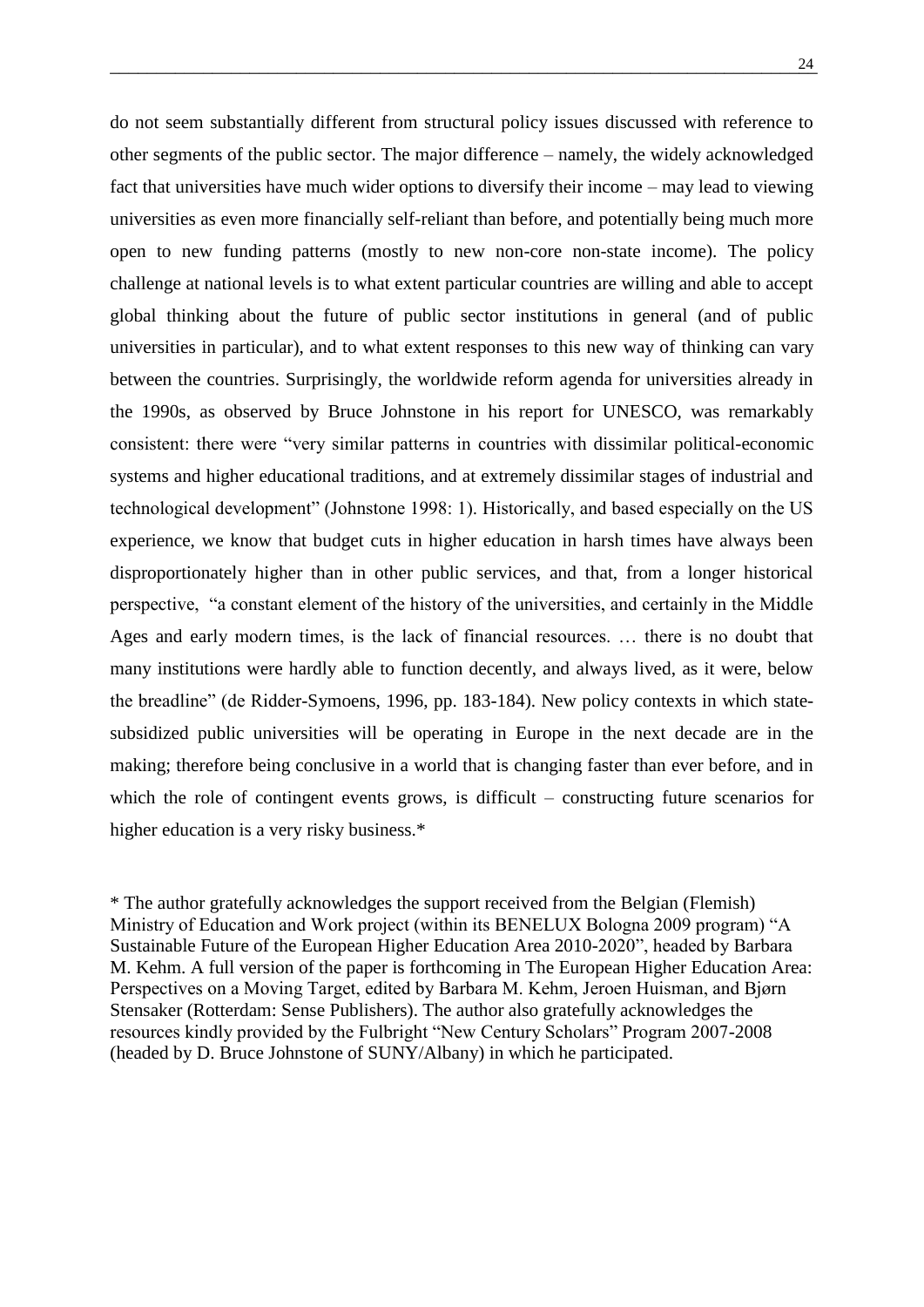### **References**

- Altbach, Philip G. (2007). "Introduction" to P.G. Altbach and Patti McGill Peterson (eds.). Higher Education in the New Century. Boston: CIHE.
- Altbach, Philip G. (2002a). The Decline of the Guru: The Academic Profession in Developing and Middle-Income Countries. Boston: CIHE.
- Altbach, Philip G. and Viswanathan Selvaratnam (2002). From Dependence to Autonomy: The Development of Asian Universities. Boston: CIHE.
- Amaral, Alberto (2007). "Higher Education and Quality Assessment. The Many Rationales for Quality". In: Embedding Quality Culture in Higher Education. Ed. by Lucien Bollaert et al. Brussels: EUA.
- Arbo, Peter and Paul Benneworth (2006). Understanding the Regional Contribution of Higher Education Institutions. Paris: OECD/IMHE.
- Barkholt, Kasper (2005). "The Bologna Process and Integration Theory: Convergence and Autonomy". Higher Education in Europe. Vol. 30. No. 1. April 2005.
- BFUG (2007). European Higher Education in a Global Setting. A Strategy for the External Dimension of the Bologna Process. Bologna Follow-Up Group Report.
- Boyer, Ernest L, and Philip G. Altbach, Mary Jean Whitelaw (1994). The Academic Profession. An International Perspective. Ewing: the Carnegie Foundation.
- Brown, Philip (2004). The Changing Graduate Labour Market: A Review of the Evidence. Technical Report. Cardiff: Cardiff University.
- Calhoun, Craig (2006). "The University and the Public Good". Thesis Eleven. No. 84. February 2006.
- Clark, Burton (1998). Creating Entrepreneurial Universities. Organizational Pathways of Transformation. New York: Pergamon Press.
- Delanty, G. (2001). Challenging Knowledge. The University in the Knowledge Society. Buckingham: SRHE and Open University Press.
- Deem, Rosemary (2007). "Introduction: Producing and Reproducing the University". In: Debbie Epstein et al (eds.). World Yearbook of Education 2008: Geographies of Knowledge, Geometries of Power. New York: Routledge.
- Deem, Rosemary (2006). "Conceptions of Contemporary European Universities: to Do Research or Not to Do Research?". European Journal of Education. Vol. 41. No. 2.
- Deem, Rosemary, and Kevin J. Brehony (2005). "Management as Ideology: the Case of "New Managerialism" in Higher Education". Oxford Review of Education. Vol. 31. No. 2 June 2005.
- EC (2007a). "The European Interest: Succeeding in the Age of Globalisation". Brussels. COM(2007) 581 final.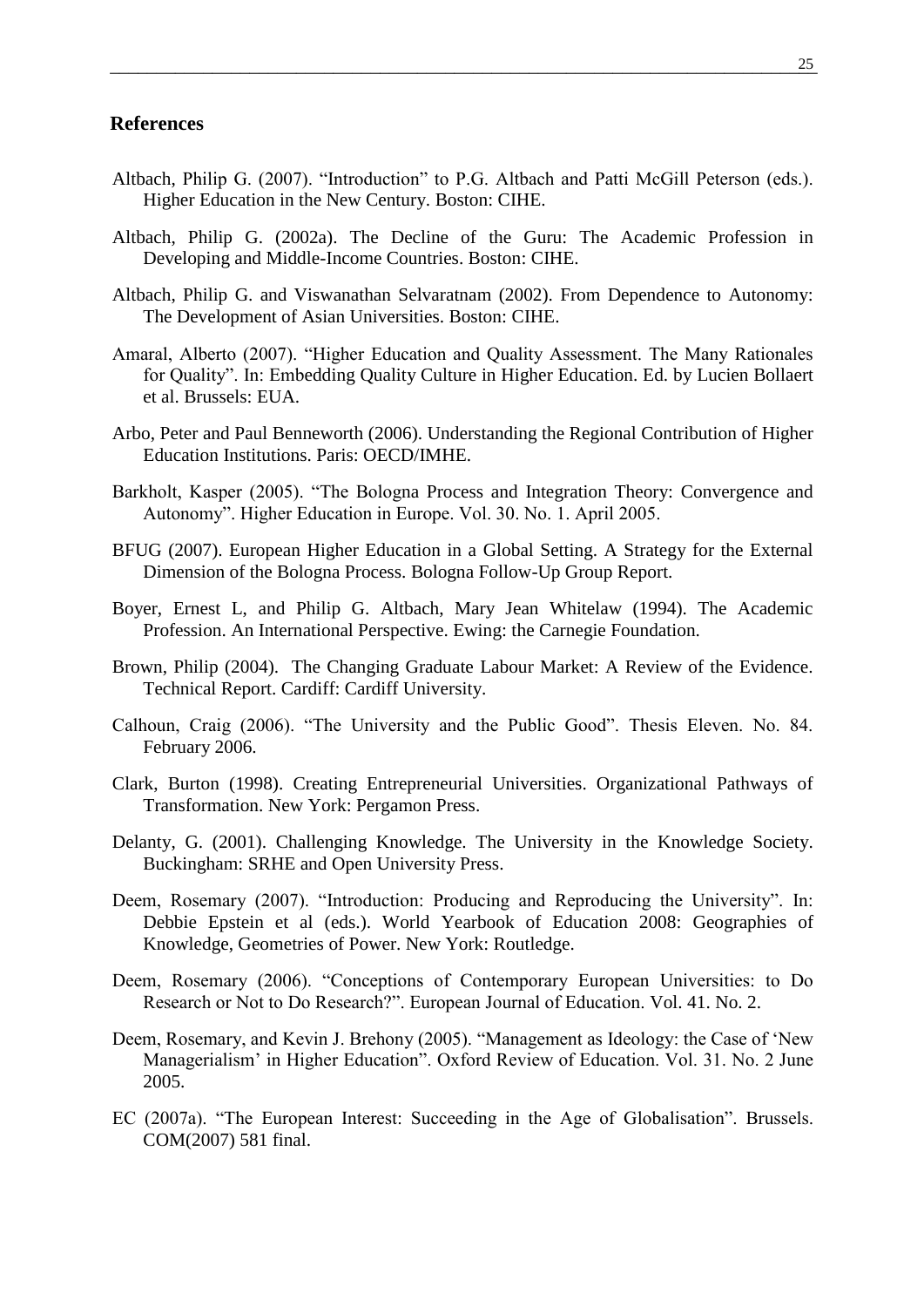- EC (2007b). "Strategic Report on the Renewed Lisbon Strategy for Growth and Jobs". Brussels. COM(2007) 803 final.
- EC (2005a). "Communication from the Commission on the Social Agenda". Brussels. COM(2005)33 final.
- EC (2005b). Frontier Research: the European Challenge. Brussels. European Commission.
- EC (2005c). "Mobilising the Brainpower of Europe: Enabling Universities to Make Their Full Contribution to the Lisbon Strategy". Brussels. COM(2005) 152 final.
- EC (2005d). "European Higher Education in a Worldwide perspective". Commission Staff Working Paper. Brussels. SEC(2005) 518.
- EC (2004). "Science and Technology, the Key to Europe's Future Guidelines for Future European Union Policy to Support Research". Brussels. COM(2004) 353 final.
- EC (2003a). ""Education & Training 2010". The Success of the Lisbon Strategy Hinges on Urgent Reforms". Brussels. COM(2003) 685 final.
- EC (2003b). "The Role of the Universities in the Europe of Knowledge". Brussels. COM(2003) 58 final.
- EC (2001). "Report from the Commission. Concrete Future Objectives of Education Systems". Brussels. COM(2001) 0058 final.
- Enders, Jürgen, ed. (2000). Employment and Working Conditions of Academic Staff in Europe. Frankfurt: GEW.
- Enders, Jürgen and Egbert de Weert (2004). The International Attractiveness of the Academic Workplace in Europe. Frankfurt: GEW.
- EUROSTAT (2007). Science, Technology and Innovation in Europe. Brussels: European Commission.
- Fallon, D. (1980). The German University. Boulder: Colorado Associated University Press.
- Ferge, Zsuzsa (2001). "European Integration and the Reform of Social Security in the Accession Countries". The European Journal of Social Quality. Vol. 3. Issue 1&2.
- Fulton, Oliver (2000). "Academic Staff in the United Kingdom". In: Jürgen Enders (ed.), Employment and Working Conditions of Academic Staff in Europe. Frankfurt a/Main: GEW.
- Gilbert, Neil (2004). Transformation of the Welfare State. The Silent Surrender of Public Responsibility. Oxford: Oxford UP.
- Goddard, John (2000). "The Response of HEIs to Regional Needs". Newcastle upon Tyne.
- Huisman, Jeroen, and Marijk van der Wende, eds. (2004). On Cooperation and Competition. National and European Policies for the Internationalisation of Higher Education. Bonn: Lemmens.
- Iversen, Torben (2005). Capitalism, Democracy, and Welfare. Cambridge: CUP.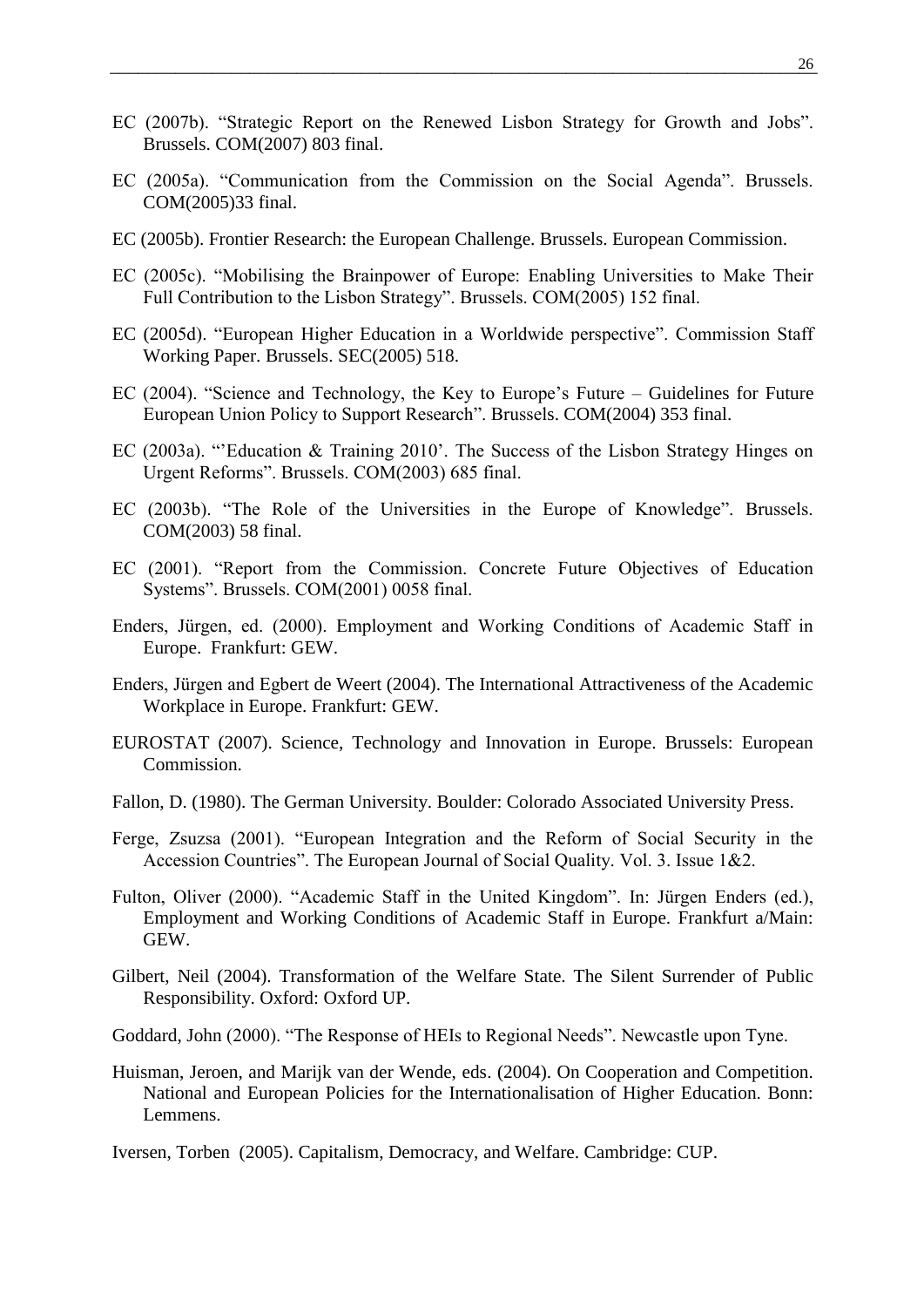- Johnstone, D. Bruce and Pamela N. Marcucci (2007). Worldwide Trends in Higher Education Finance: Cost-Sharing, Student Loans, and the Support of Academic Research. Prepared for the UNESCO Forum on Higher Education. Available from: [www.gse.buffalo.edu/org/IntHigherEdFinance.html](http://www.gse.buffalo.edu/org/IntHigherEdFinance.html)
- Johnstone, D. Bruce (1998). "The Financing and Management of Higher Education: A Status Report on Worldwide Reforms". Report to the UNESCO World Conference on Higher Education, Paris, October 5-9, 1998.
- Johnstone, D. Bruce (1999). "Higher Education Under Conditions of Transition to a Market Economy". Available at a state of the state at a state at a state at a state at a state at a state at a state at a state at a state at a state at a state at a state at a state at a state at a state at a state at a state at [http://www.gse.buffalo.edu/org/inthigheredfinance/publications.html.](http://www.gse.buffalo.edu/org/inthigheredfinance/publications.html)
- Johnstone, D. Bruce (2001). "Response to Austerity: The Imperatives and Limitations of Revenue Diversification in Higher Education". Available at http://www.gse.buffalo.edu/org/inthigheredfinance/publications.html
- Johnstone, D. Bruce (2006). Financing Higher Education. Cost-Sharing in International Perspective. Boston: CIHE.
- Keeling, Ruth (2006). "The Bologna Process and the Lisbon Research Agenda: the European Commission"s Expanding Role in Higher Education Discourse". European Journal of Education. Vol. 41. No. 2.
- Kwiek, Marek (2008a), "On Accessibility and Equity, Market Forces and Entrepreneurship: Developments in Higher Education in Central and Eastern Europe". Higher Education Management and Policy. Vol. 20, issue 1 (March).
- Kwiek, Marek (2008b), "Academic Entrepreneurship and Private Higher Education in Europe (in a Comparative Perspective)". In: Michael Shattock (ed.). Entrepreneurialism in Universities and the Knowledge Economy: Diversification and Organizational Change in European Higher Education. Maidenhead: Open University Press.
- Kwiek, Marek (2008c). "The Many Faces of Privatization in Higher Education in Poland. Its Impact on Equity and Access". In: Jane Knight (ed.). Financing Higher Education: Access and Equity. Sense Publishers: Rotterdam.
- Kwiek, Marek (2007a). "The University and the Welfare State in Transition. Changing Public Services in a Wider Context". In: Debbie Epstein et al (eds.). World Yearbook of Education 2008: Geographies of Knowledge, Geometries of Power. New York: Routledge.
- Kwiek, Marek (2007b). "The Future of the Welfare State and Democracy: the Effects of Globalization from a European Perspective". In: Ewa Czerwinska-Schupp (ed.). Globalisation and Ethical Norms. Frankfurt – New York: Peter Lang. 2007.
- Kwiek, Marek (2006a), The University and the State. A Study into Global Transformations. Frankfurt a/Main and New York: Peter Lang.
- Kwiek, Marek (2006b). "The Classical German Idea of the University Revisited, or on the Nationalization of the Modern Institution". Poznan: Center for Public Policy Research Papers Series. Vol. 1. Available from www.cpp.amu.edu.pl.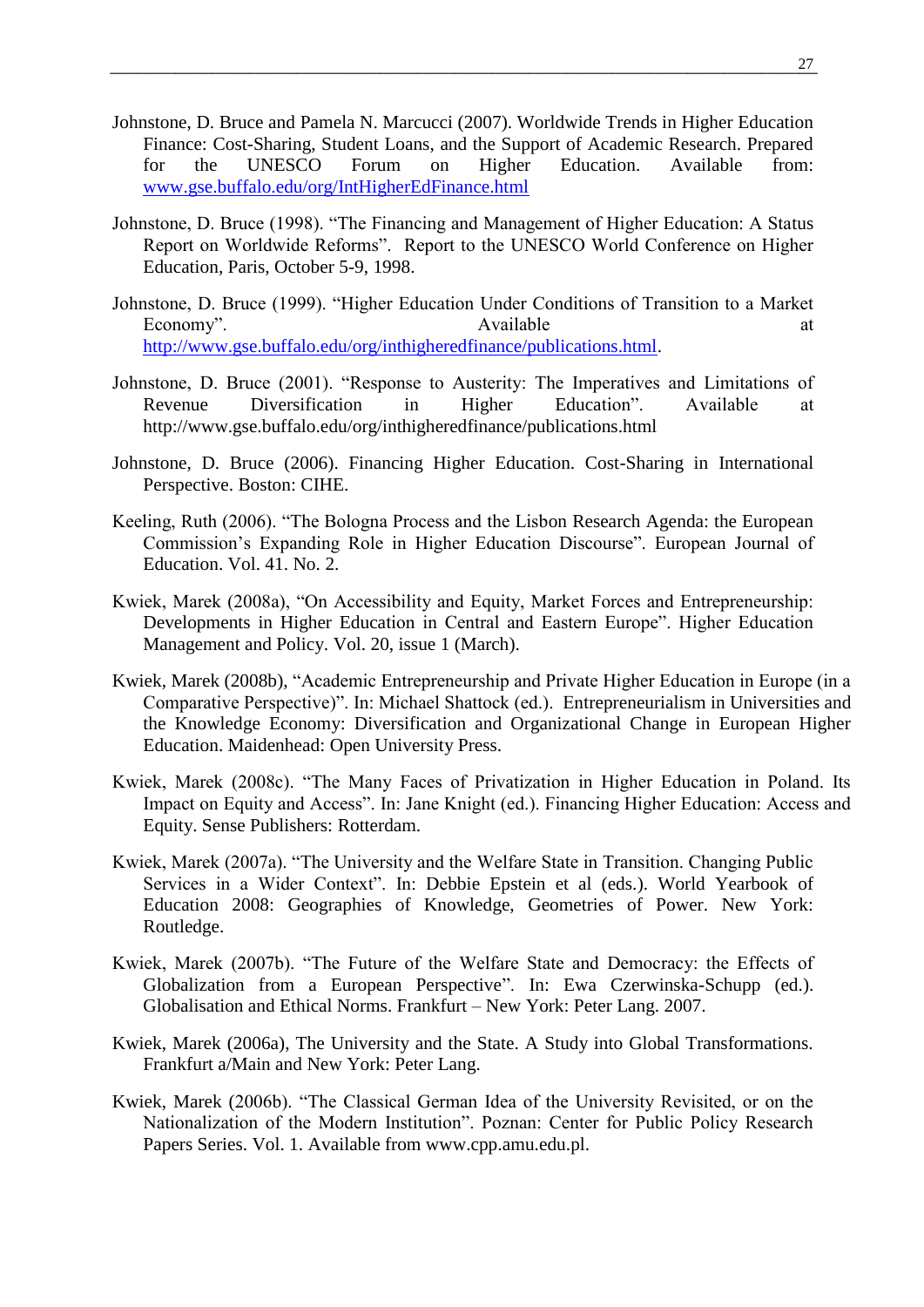- Kwiek, Marek (2004). "The Emergent European Educational Policies Under Scrutiny. The Bologna Process From a Central European Perspective". European Educational Research Journal. Vol. 3. No. 4. December.
- Kwiek, Marek (2003). "Academe in Transition: Transformations in the Polish Academic Profession". Higher Education. Vol. 45. No. 4. June 2003.
- Lawn, Martin (2003). The 'Usefulness' of Learning: the Struggle over Governance, Meaning and the European Education Space. Discourse: Studies in the Cultural Politics of Education. Vol. 24. No. 3.
- London Communiqué (2007). "Towards the European Higher Education Area: Responding to Challenges in a Globalised World". London. May 18, 2007.
- Marginson, Simon (2006). "Putting "Public" Back into the Public University". Thesis Eleven. No. 84.. February 2006.
- Neave, Guy (2002). "On Stakeholders, Cheshire Cats and Seers: Changing Visions of the University". In: The CHEPS Inaugural Lectures 2002.. Enschede: CHEPS.
- Neave, Guy (2000). "Universities" Responsibility to Society: An Historical Exploration of an Enduring Issue". In: Neave, Guy, ed., The Universities' Responsibilities to Societies. International Perspectives. Amsterdam: Pergamon Press.
- Newman, Frank, Lara Couturier, and Jamie Scurry (2004). The Future of Higher Education. Rhetoric, Reality, and the Risks of the Market. San Francisco: Jossey-Bass.
- OECD (2007a). OECD Science, Technology and Industry Scoreboard 2007. OECD: Author.
- OECD (2007b). Pensions at a Glance. Public Policies Across OECD Countries. OECD: Author.
- OECD (2007c). Health at a Glance 2007. OECD Indicators. OECD: Author.
- OECD (2006). OECD Science, Technology and Industry Outlook. OECD: Author.
- OECD (2005). Supporting the Contribution of Higher Education Institutions to Regional Development. The OECD Programme on Institutional Management in Higher Education.
- OECD (2004). On the Edge: Securing a Sustainable Future for Higher Education. OECD. Author.
- OECD (1990). Financing Higher Education. Current Patterns [written by Gareth Williams]. Paris: Author.
- Pelikan, Jaroslav (1992). The Idea of the University. A Reexamination. New Haven: Yale University Press.
- Perryman S. and E. Pollard, J. Hillage, L. Barber (2003). Choices and Transitions. A Study of the Graduate Labour Market in the South West. A HERDA-SW report.
- Pierson, Paul (2001). "Living with Permanent Austerity: Welfare State Restructuring in Affluent Democracies". In: Pierson, ed., The New Politics of the Welfare State. Oxford: Oxford UP.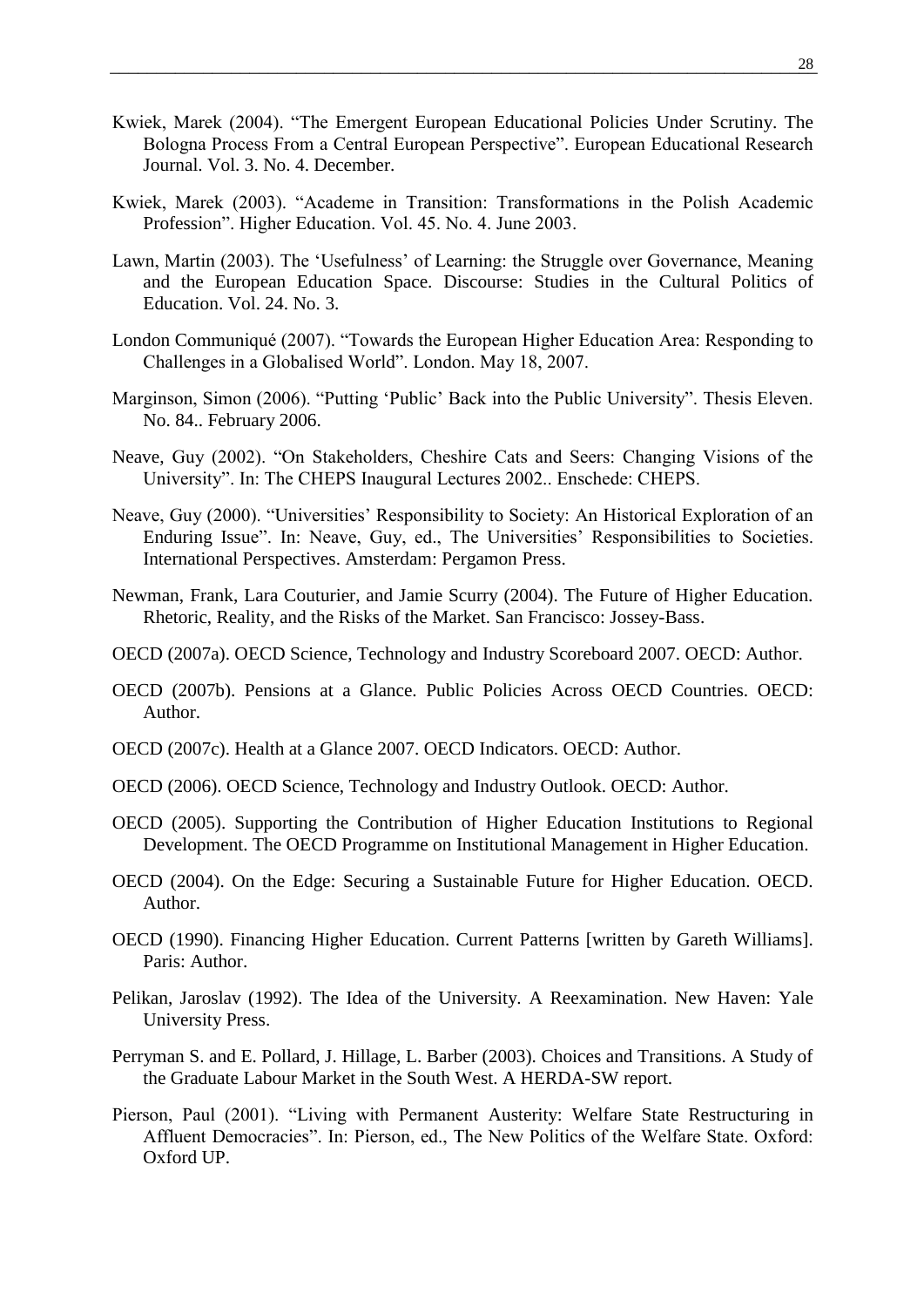Readings, Bill (1996). The University in Ruins. Boston: Harvard University Press.

- Ridder-Symoens, Hilde de, ed. (1996). A History of the University in Europe. Vol. II. Universities in Early Modern Europe (1500-1800). Cambridge: CUP.
- Rizvi, Fazal (2006). "The Ideology of Privatization in Higher Education: A Global Perspective". In: Douglas M. Priest and Edward P. St. John (eds.). Privatization and Public Universities. Bloomington and Indianapolis: Indiana University Press.
- Rothblatt, Sheldon (1997). The Modern University and Its Discontents. The Fate of Newman"s Legacies in Britain and America. Cambridge: CUP.
- Röhrs, Hermann (1995). The Classical German Concept of the University and Its Influence on Higher Education in the United States. Frankfurt am Main: Peter Lang.
- Rüegg, Walter, ed. (2004). A History of the University in Europe. Vol. III. Universities in the Nineteenth and Early Twentieth Centuries (1800-1945). Cambridge: CUP.
- Salmi, Jamil (2006), "Student Loans in an International Perspective: The World Bank Experience", available from the set of the set of the set of the set of the set of the set of the set of the set of the set of the set of the set of the set of the set of the set of the set of the set of the set of the set [http://www1.worldbank.org/education/lifelong\\_learning/p](http://www1.worldbank.org/education/lifelong_learning/)ublications/student\_loans.pdf.
- Salmi, Jamil and Arthur Hauptman (2006), "Innovations in Tertiary Education Financing: A Comparative Evaluation of Allocation Mechanisms". Dijon, June 2006.
- Shattock, Michael (2005), "European Universities for Entrepreneurship", Higher Education Management and Policy. Vol. 17. No. 3.
- Shattock, Michael, and Paul Temple (2006). "Entrepreneurialism and the Knowledge Society: some conclusions from cross national studies", a paper presented at the EAIR Forum, Rome.
- Schimank, Uwe and Markus Winnes (2000). "Beyond Humboldt? The Relationship Between Teaching and Research in European University Systems". Science and Public Policy. Vol. 27.
- Scott, Peter (2003). "Challenges to Academic Values and the Organization of Academic Work in a Time of Globalization". Higher Education in Europe. Vol. XXVIII. No.3.
- Scott, Peter (1999). "Globalization and the University". CRE-Action 115.
- Slantcheva, S. and Levy D. C., eds. (2007). Private Higher Education in Post-Communist Europe. In Search of Legitimacy. New York: Palgrave.
- Taylor-Gooby, Peter, ed. (2004). New Risks, New Welfare. The Transformation of the European Welfare State. Oxford: Oxford UP.
- Teixeira, Pedro, and D. Bruce Johnstone, Maria J. Rosa, Hans Vossensteyn, eds (2006). Cost-Sharing and Accessibility in Higher Education: A Fairer Deal?. Dordrecht: Springer.
- Teixeira, Pedro, and Ben Jongbloed, David Dill, Alberto Amaral, eds. (2004). Markets in Higher Education. Rhetoric or Reality? Dordrecht: Kluwer.
- Trends V (2007). Universities Shaping the European Higher Education Area. Brussels. European University Association.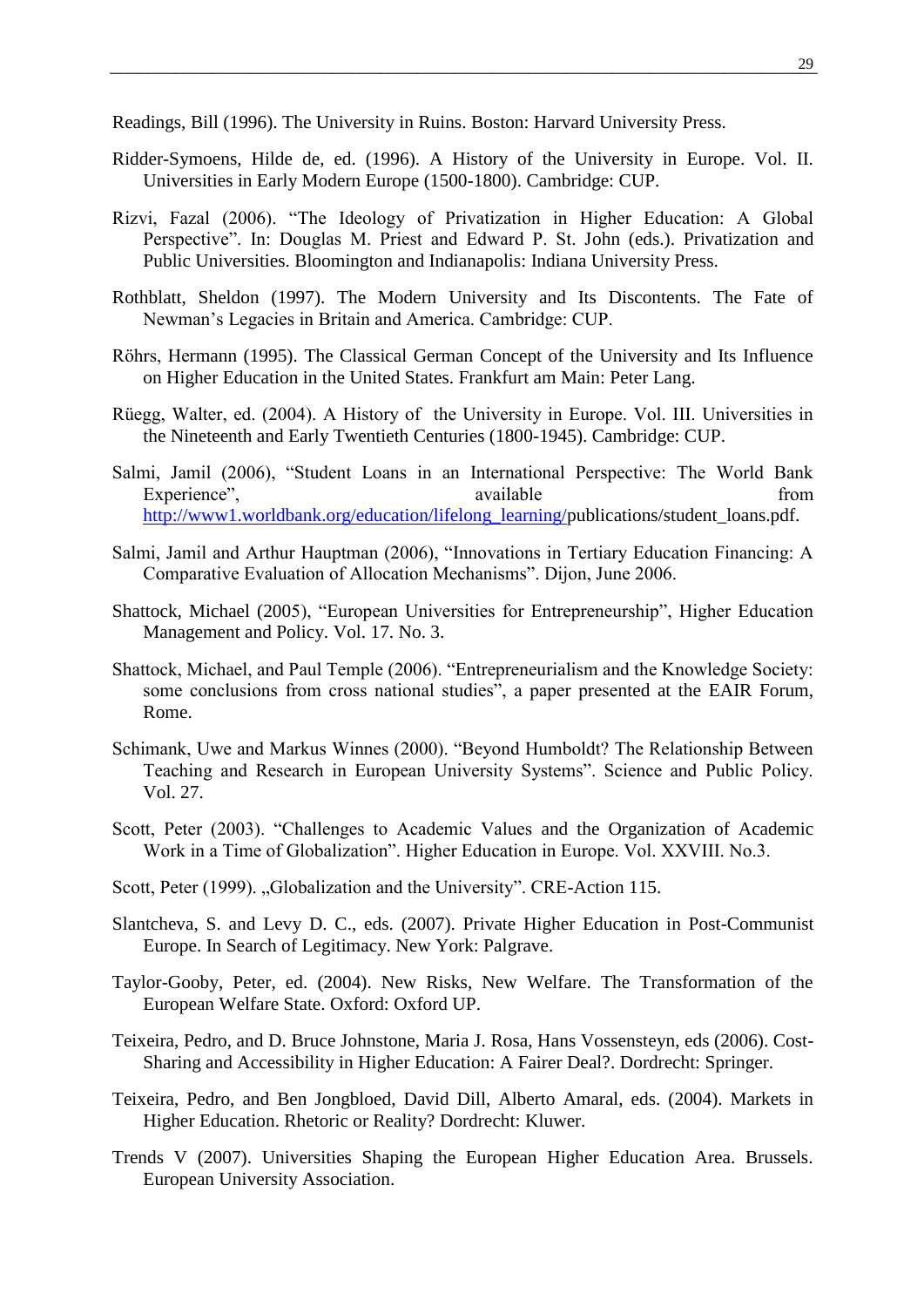- Vincent-Lancrin, Stéphan (2006). "What Is Changing in Academic Research? Trends and Future Scenarios". European Journal of Education. Vol. 41. No. 2. June 2006.
- Williams, Gareth, ed. (2003), The Enterprising University: Reform, Excellence and Equity. Buckingham: SRHE and Open University Press.
- Zgaga, Pavel (2007). Looking Out: The Bologna Process in a Global Setting. Oslo: Norwegian Ministry of Education and Research.
- Zumeta, William (2005). "State Higher Education Financing. Demand Imperatives Meet Structural, Cyclical, and Political Constraints". In: Edward P. St. Johns and Michael D. Parsons, Public Funding of Higher Education. Changing Contexts and New Rationales. Baltimore: Johns Hopkins UP.

*Professor Marek Kwiek Center for Public Policy Studies, Director Poznan University, Poland kwiekm@amu.edu.pl*